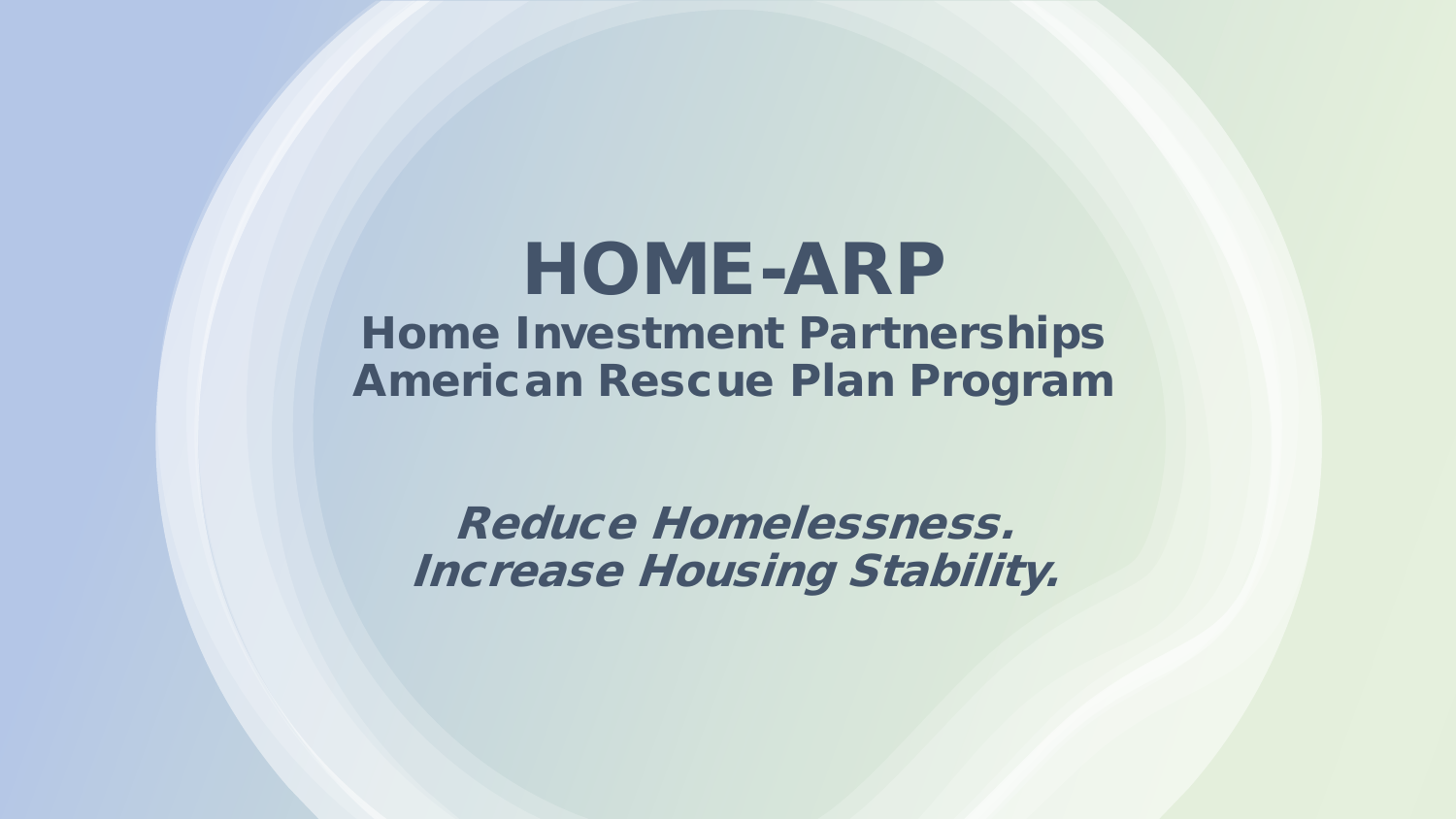## What is HOME-ARP?

- Grant funds administered through HUD's Home Investment Partnerships Program
- Direct funding to Killeen to assist individuals or households who are
	- homeless,
	- at risk of homelessness,
	- fleeing domestic violence, and
	- other vulnerable populations (Qualified Populations),
- Funding to reduce homelessness, increase housing stability by providing:
	- Housing
	- Rental Assistance
	- Supportive Services, and
	- Non-Congregate Shelter
- HOME-ARP Allocation amount \$1,778,641.00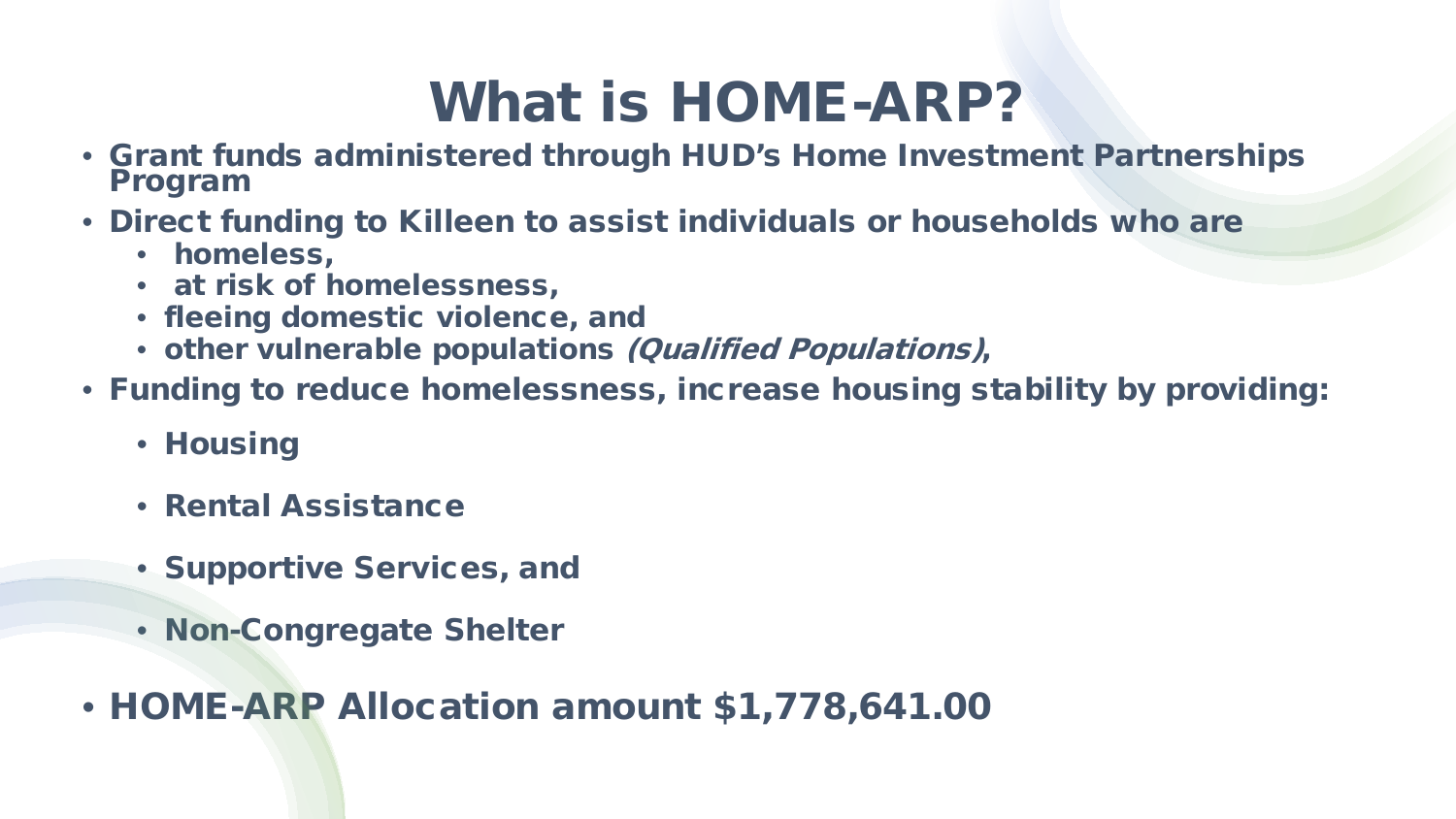### Eligible Projects in HOME-ARP

• HOME-ARP funds can be used for 4 eligible projects:

- Tenant-Based Rental Assistance (TBRA)
- Supportive Services, Homeless Prevention Services, and Housing Counseling
- Purchase and Development of Non-Congregate Shelter
- Production or Preservation of Affordable Rental Housing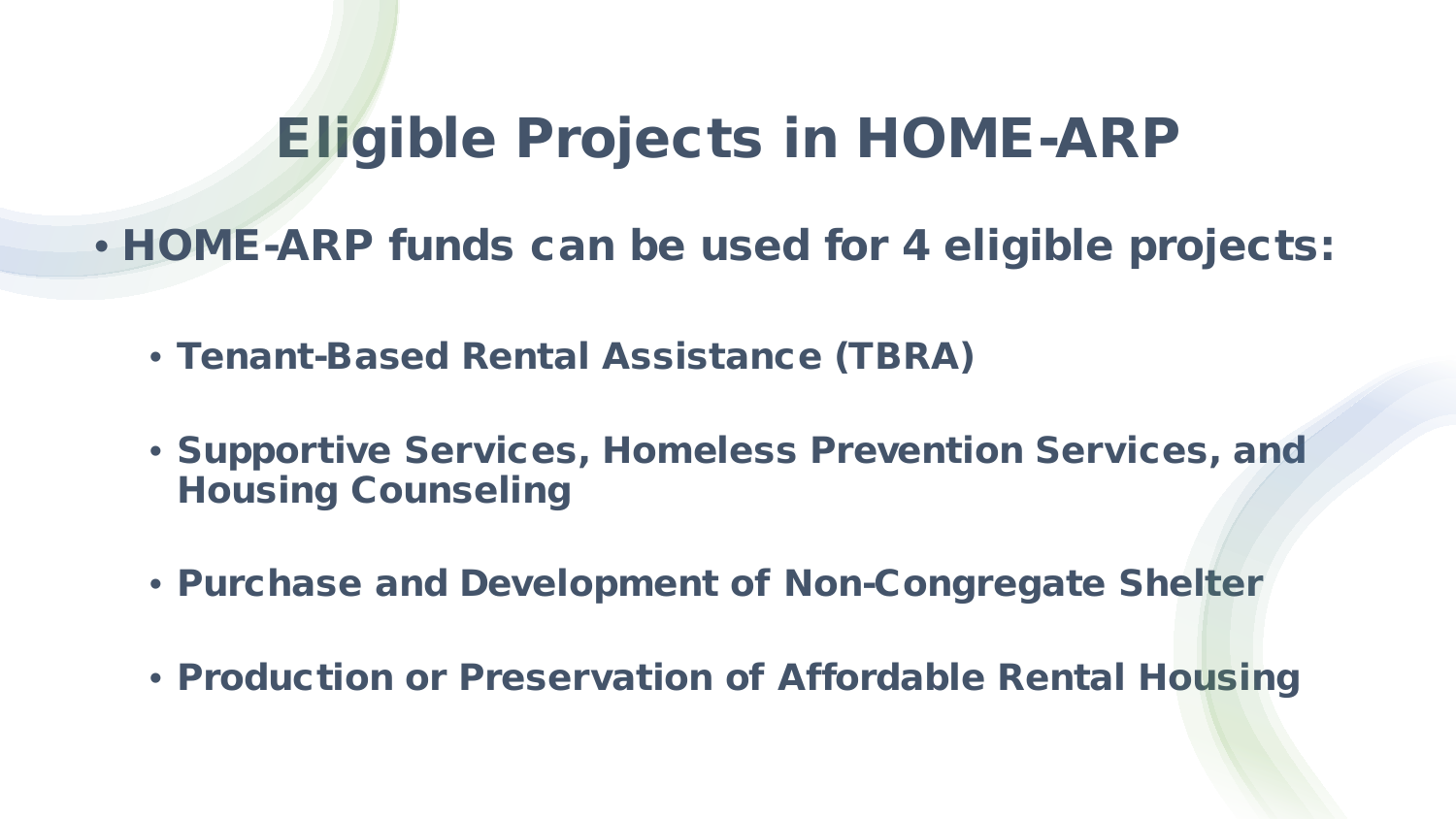## Eligible Categories under HOME-ARP Funding

- A maximum of 15% of HOME-ARP allocation; **\$266,796.15**
	- **Administration and Planning**
- Eligible under the remaining 85% of the allocation: **\$1,511,844.85**
	- **HOME-ARP Rental Housing**
	- **Tenant Based Rental Assistance (TBRA)**
	- **Supportive Services**
	- **Acquisition and Development of Non-Congregate Shelter**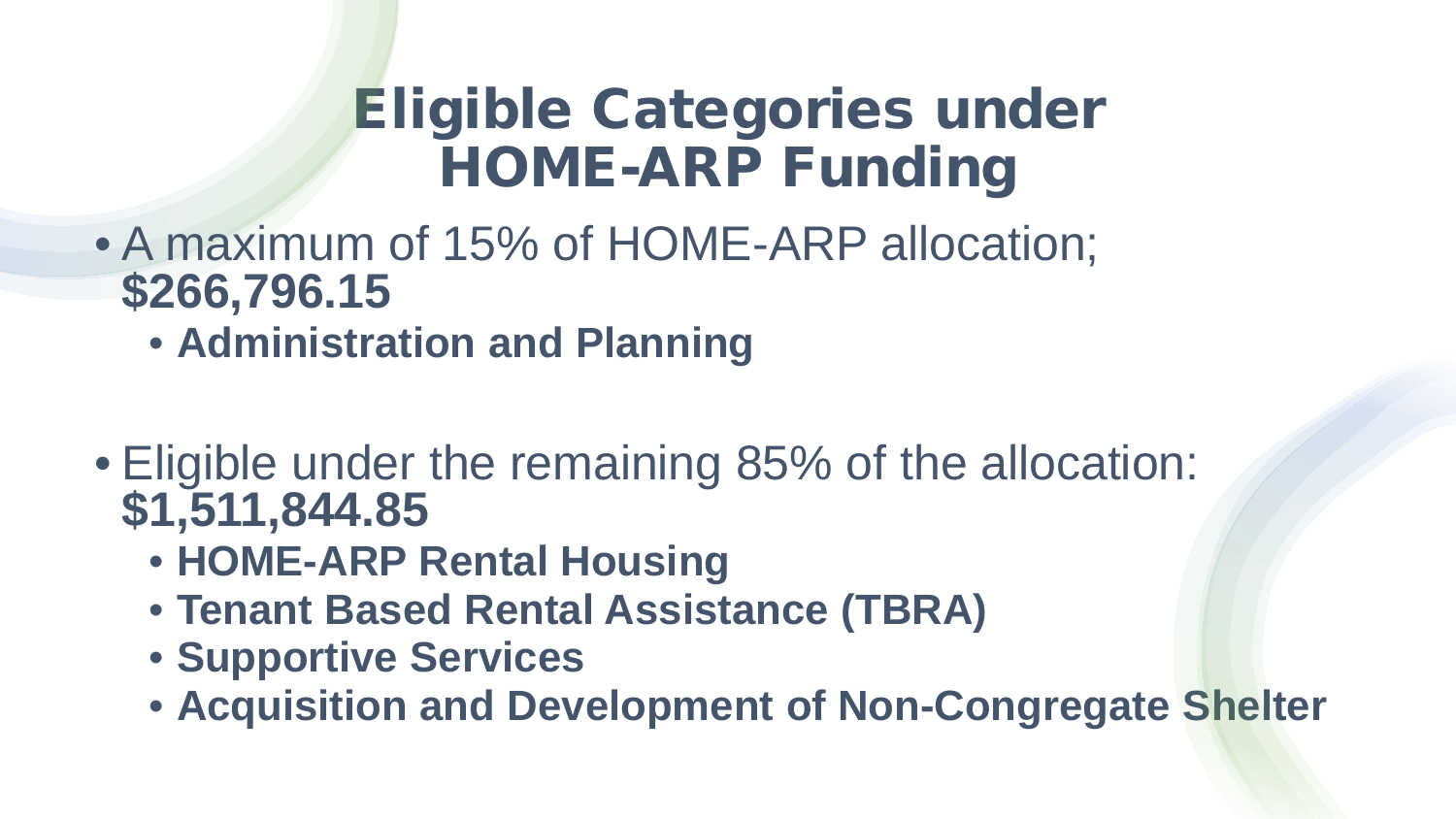*Developing the Killeen HOME-ARP Allocation Plan*

## Let's Get Started……

- **Community Action**
- **Identify QPs that will benefit from HOME-ARP**
- **Determine Housing, Support Services Gaps/Delivery**
- **Develop Killeen HOME-ARP Allocation Plan**

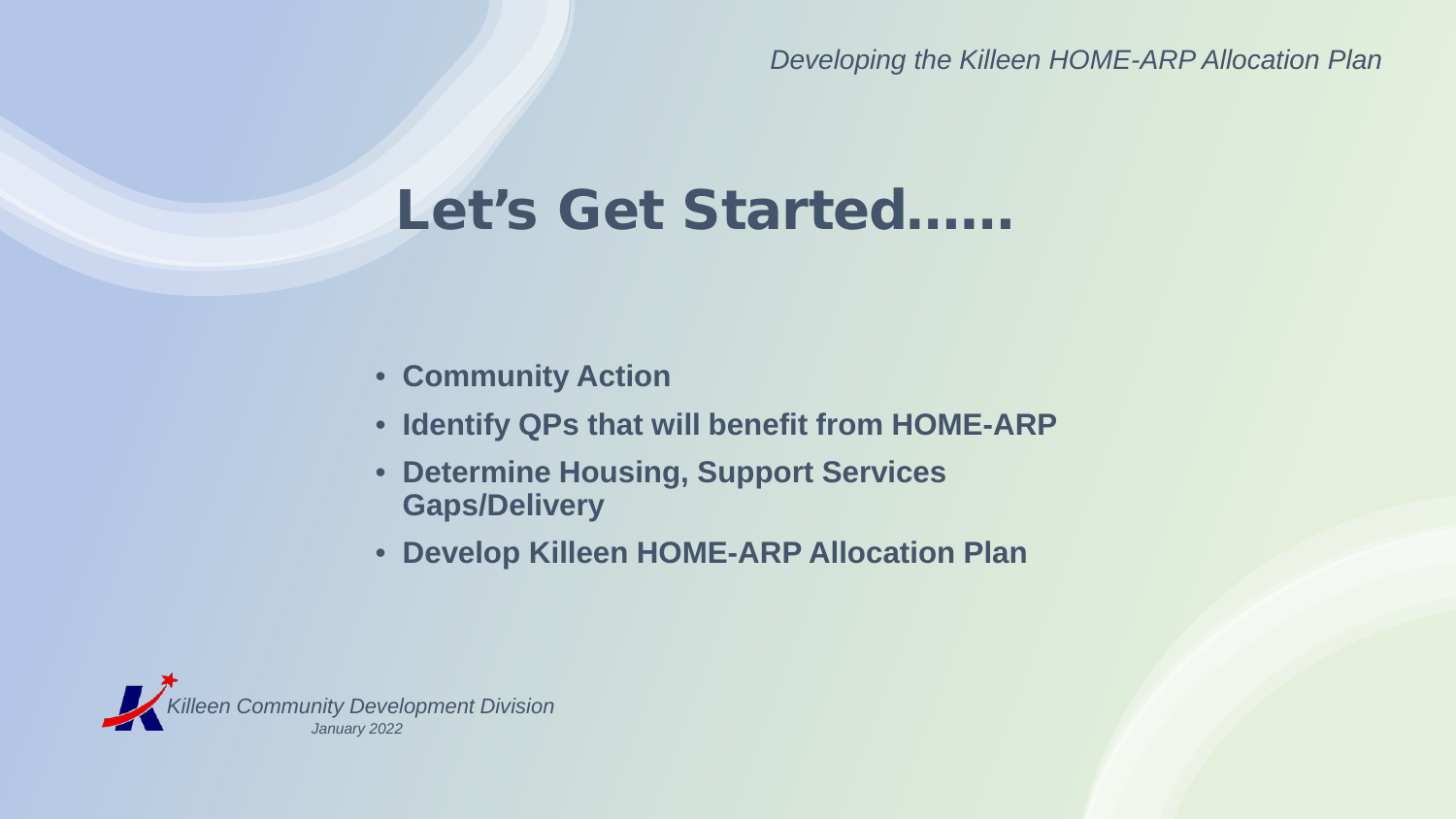## **Needed Community** Action

- **Public Participation**
- **Identify Qualified Populations (QPs) in Killeen to benefit from the HOME-ARP funds**
	- **Homeless** *as defined in section 103(a) of the McKinney-Vento Homeless Assistance Act, as amended (42 U.S.C. 11302(a)) ("McKinney- Vento")*
	- **At risk of homelessness** *as defined in section 401 of McKinney- Vento;*
	- **Fleeing, or attempting to flee domestic violence** *(incl. dating violence, sexual assault, stalking, or human trafficking);*
	- *Other populations where supportive services or assistance would prevent homelessness or serve those with greatest risk of housing instability;*
	- *Veterans and families that include a veteran family member that must meet one of the above criteria.*
- **Determine Housing and Supportive Services needed by the QPs**
- **Submit to HUD the Killeen HOME-ARP Allocation Plan** *plan of action identifying Killeen's QPs, Gaps in housing, shelter inventory, homeless assistance and prevention, Targeting* of Assistance (if any), Housing and Services Delivery, and number<br>of QPs benefitting from the HOME-ARP funds.
	- *Community Development compiles from results of Community Action meetings; Submits to HUD*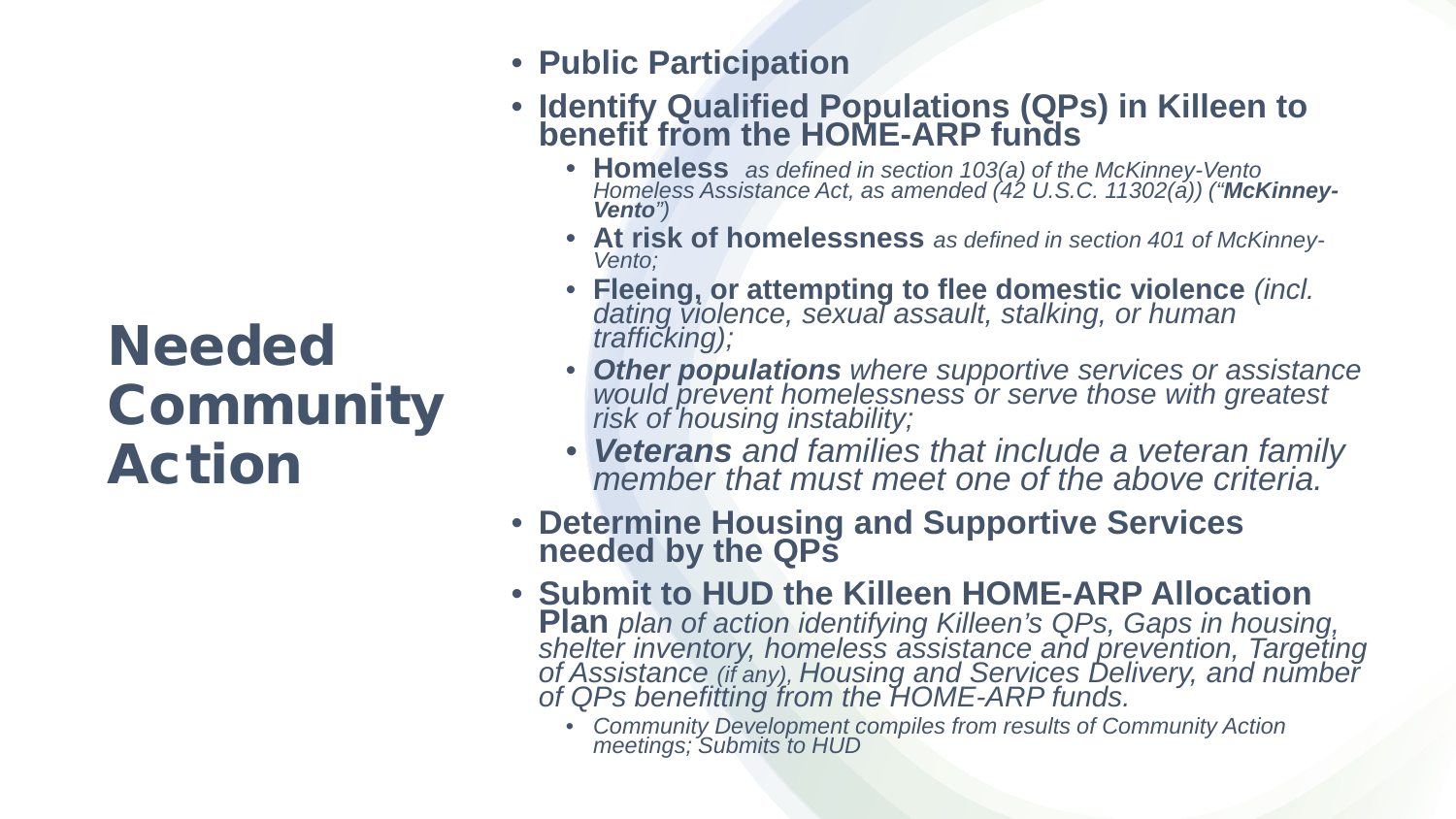## Public Participation

- **Encouragement of public participation in the development of the Killeen HOME-ARP Allocation Plan**
- **Identify Gaps in housing ad service needs of QPs to include:**
	- **Sheltered and unsheltered homeless populations;**
	- **Those currently housed populations at risk of homelessness;**
	- **Other families requiring services or housing assistance to prevent homelessness; and**
	- **Those at greatest risk of housing instability or in unstable housing situations.**
- **Data being used describing the QPs**
- **Characteristics of housing associated with instability, increased risk of homelessness; priority needs for QPs; and Explain of how the level of need and gaps in shelter and housing inventory and service delivery systems were established.**
- **Comment on the range of activities to be undertaken, distribution of funds to activities, process for soliciting applications and/or selecting eligible projects, identification of preferences being established**
	- **Written comments OR Oral comments at a public hearing**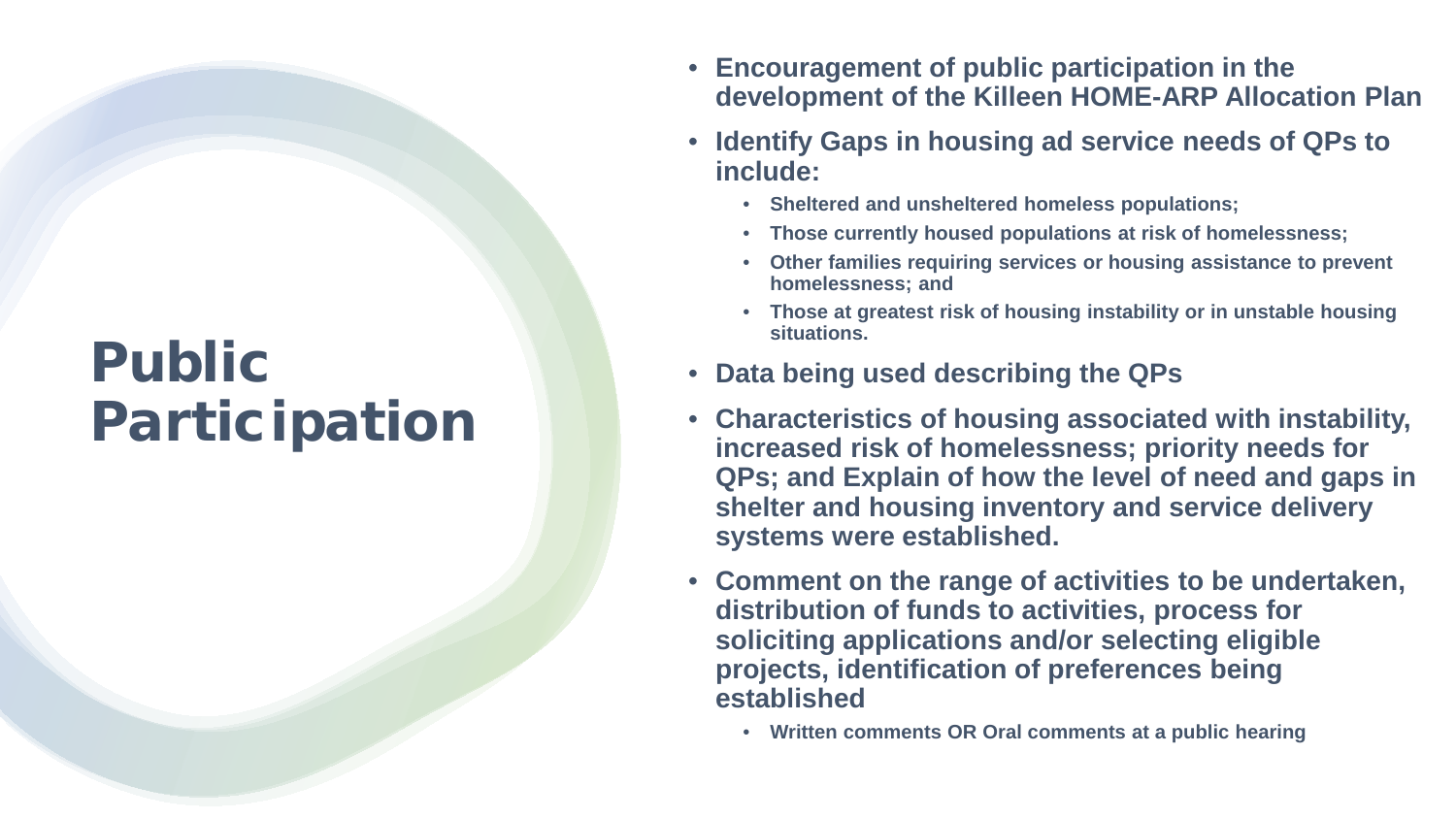### Identifying **Qualified** Populations (QPs)

### • **Homeless Point-In-Time (PIT) Count - January 25, 2022**

- **Unsheltered persons** (primary nighttime residence is public/private place not designed for or ordinarily used as a regular sleeping accommodation for human beings)
- **Sheltered persons** (adults, children, and unaccompanied children who, on the night of the PIT are living in shelters for homeless persons)
- **Consult persons with "lived experiences"**
- **Consultations with local human service providers whose clientele include populations with unmet needs and gaps in housing or service delivery systems**
	- **Held March 14-17, 2022**
	- **Public Housing Agency – local and state/regional PHAs**
	- **Continuum of Care- Texas Homeless Network; Central Texas Homeless Coalition, Veterans Organizations**
	- **Public/Private Organizations addressing fair housing, civil rights, needs of persons with disabilities**
- **Public Participation**
	- **Establishing Preferences to QPs and subpopulations of QPs**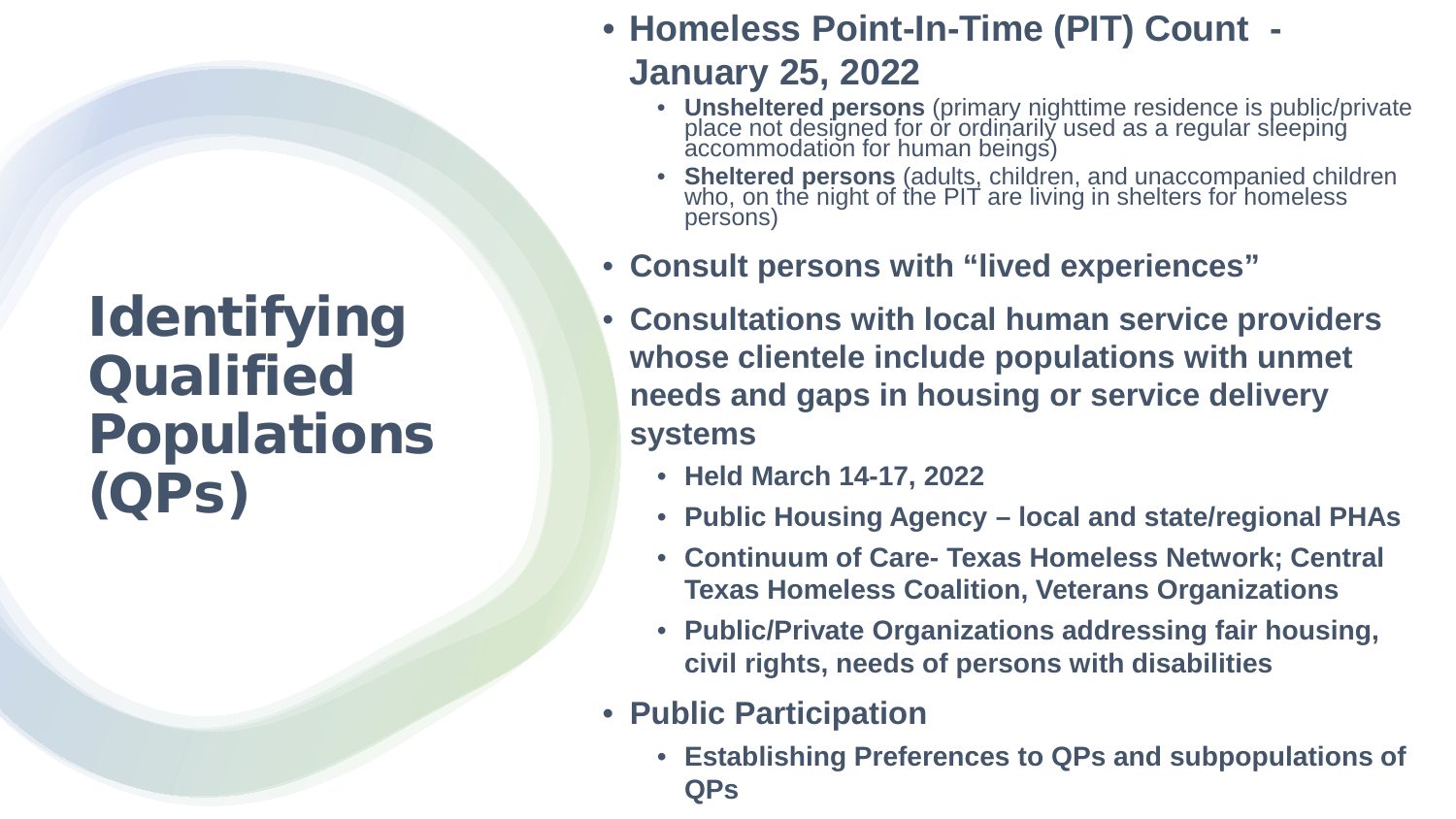### Identifying Shelter and **Housing** Needed by QPs

- **Non-Congregate Shelter generally includes a bedroom and bathroom that could be converted to permanent housing – a rental unit is considered 'permanent housing'.**
- **What type of Non-Congregate Shelters (NCS) do we currently have for QPs? Who owns the NCS units? What is the outcome/success rate of QPs utilizing the NCS?**
- **What Type, Location, and Quality of Housing is available to people in a wide range of income levels? Do the QPs have income to pay a portion of the rent, security deposit, utility deposit, monthly utilities, obtain food for household members, etc. for permanent rental housing?**
- **Are there local Agencies (Sponsors) with adequate staff and financial capacity to sponsor QPs to selfsufficiency? Who are they? What is their track record in the last 5 years?**
- **Will local Property Managers, Owners, Landlords be willing to participate in leasing to QPs or Agency Sponsors of QPs?**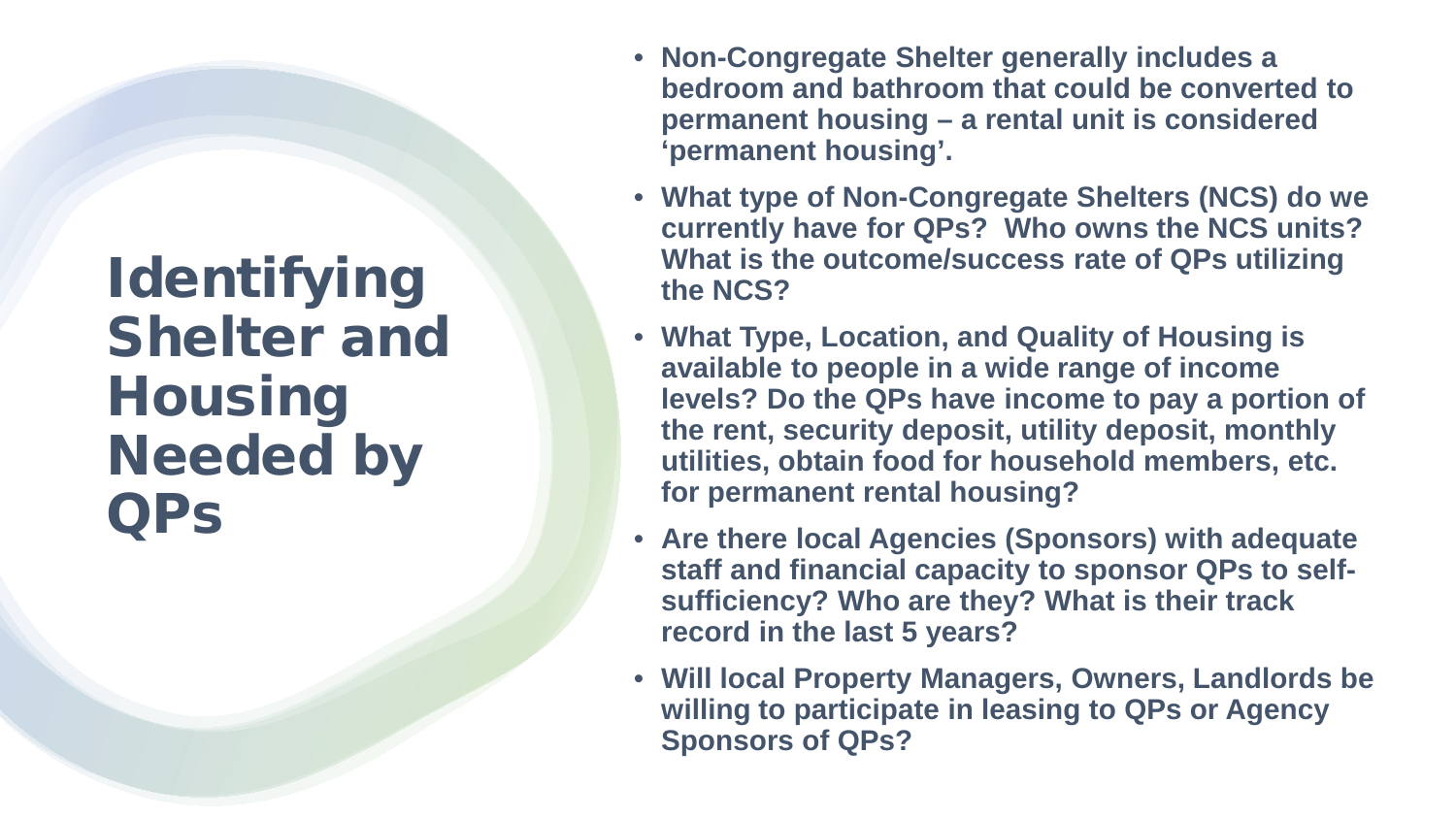Identifying Support **Services** Needed by QPs

- **Supportive Services: Assistance in Obtaining Permanent Housing and services to Maintain the housing, mental health services, life skills training, legal services, food costs, employment assistance & job training, substance abuse treatment, transportation***…as listed by McKinney-Vento;*
- **Housing Focused Services - focus on housing search, payment of deposits, and education about tenancy rights and responsibilities**
- **Permanent Supportive Housing is rental assistance paired with supportive services to help homeless persons with a disability or families with an adult or child member with a disability achieve housing stability**
- **Who currently receives Supportive Services, What are their needs, and What is the outcome of the Supportive Services Received?**
- **Are there Racial and Ethnic Disparities?**
- **What Gaps are present in the current Supportive Services provided in Killeen?**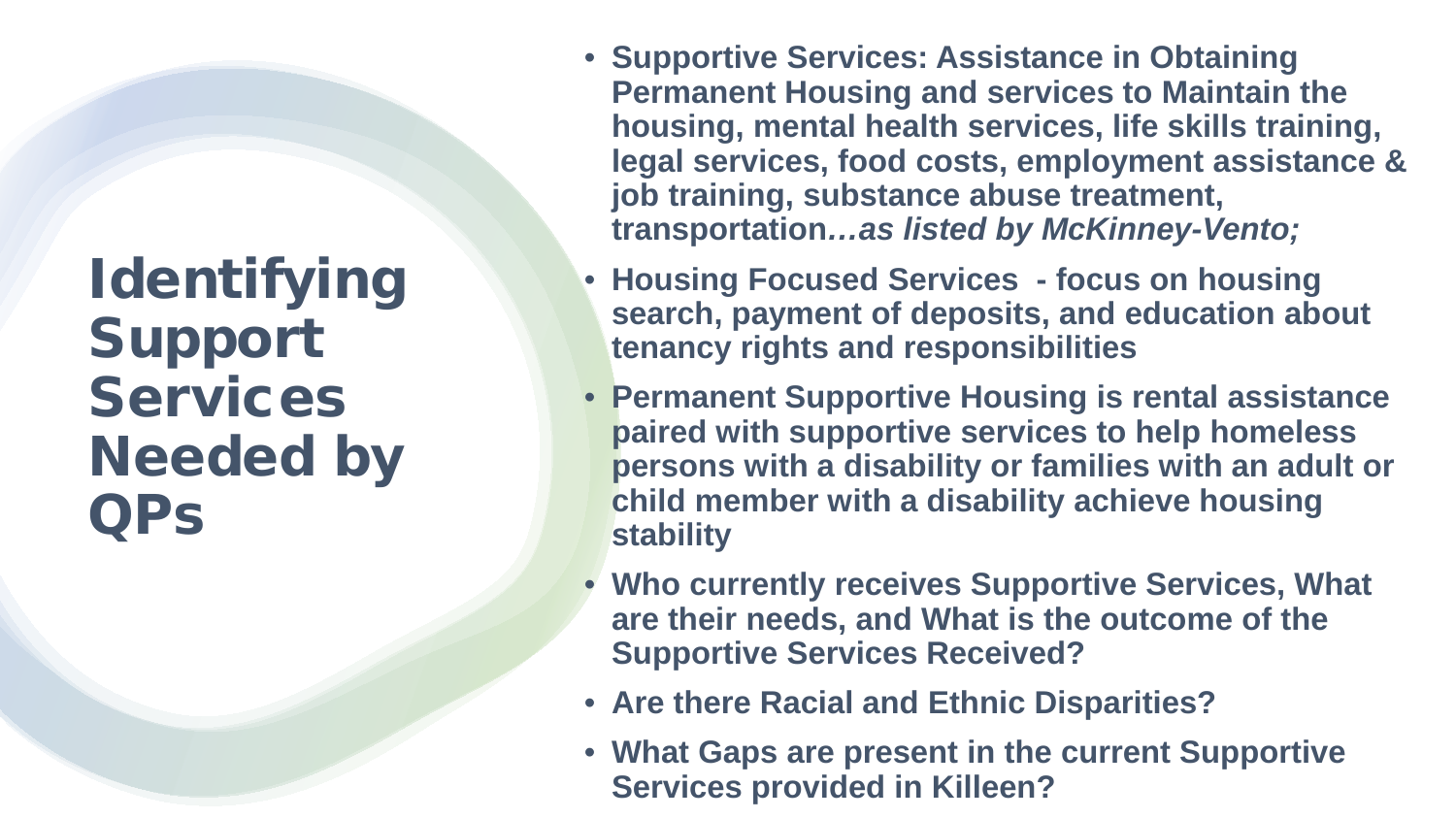## **Targeting, Preferences, Referrals of QPs**

- **Targeted Assistance** requires establishing a preference for individuals or specific category of individuals limited to:
	- persons with specific disabilities or a specific category of individuals with disabilities who are in one of the QPs identified in the Killeen HOME-ARP Allocation Plan
		- e.g., persons with HIV/AIDS, Chronic Mental Illness
- **Preferences** may be established among the QPs to prioritize applicants based on needs and priorities described by the Killeen HOME-ARP Allocation Plan
	- Nondiscriminatory no violation of civil rights, fair housing, ADA, HUD Equal Access Rule as applicable
- **Referrals** of QPs may be made by: Use of the Coordinated Entry (CE) Process, a Waiting List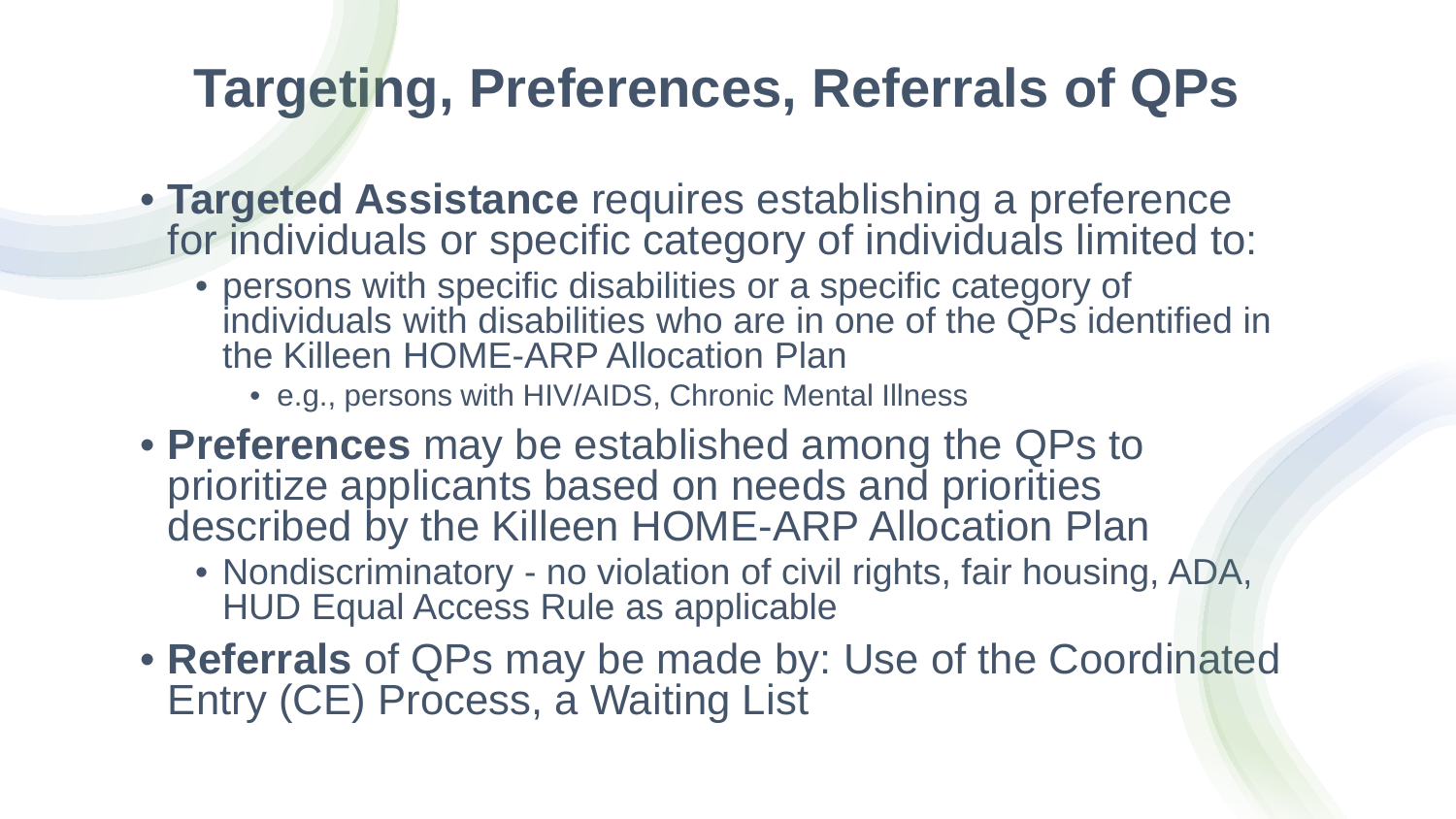## HOME-ARP **Priority Needs Survey**

- **Survey is open and on the web!**
	- **www.killeentexas.gov/HOME-ARP**
- **Identify Qualified Populations (QPs) in Killeen to benefit from the HOME-ARP funds**
	- Homeless; At risk of homelessness; Fleeing, or attempting to flee domestic violence; *Other populations; Veterans*
- **Determine Housing and Supportive Services needed by the QPs**
	- **To reduce homelessness**
	- **Increase housing stability**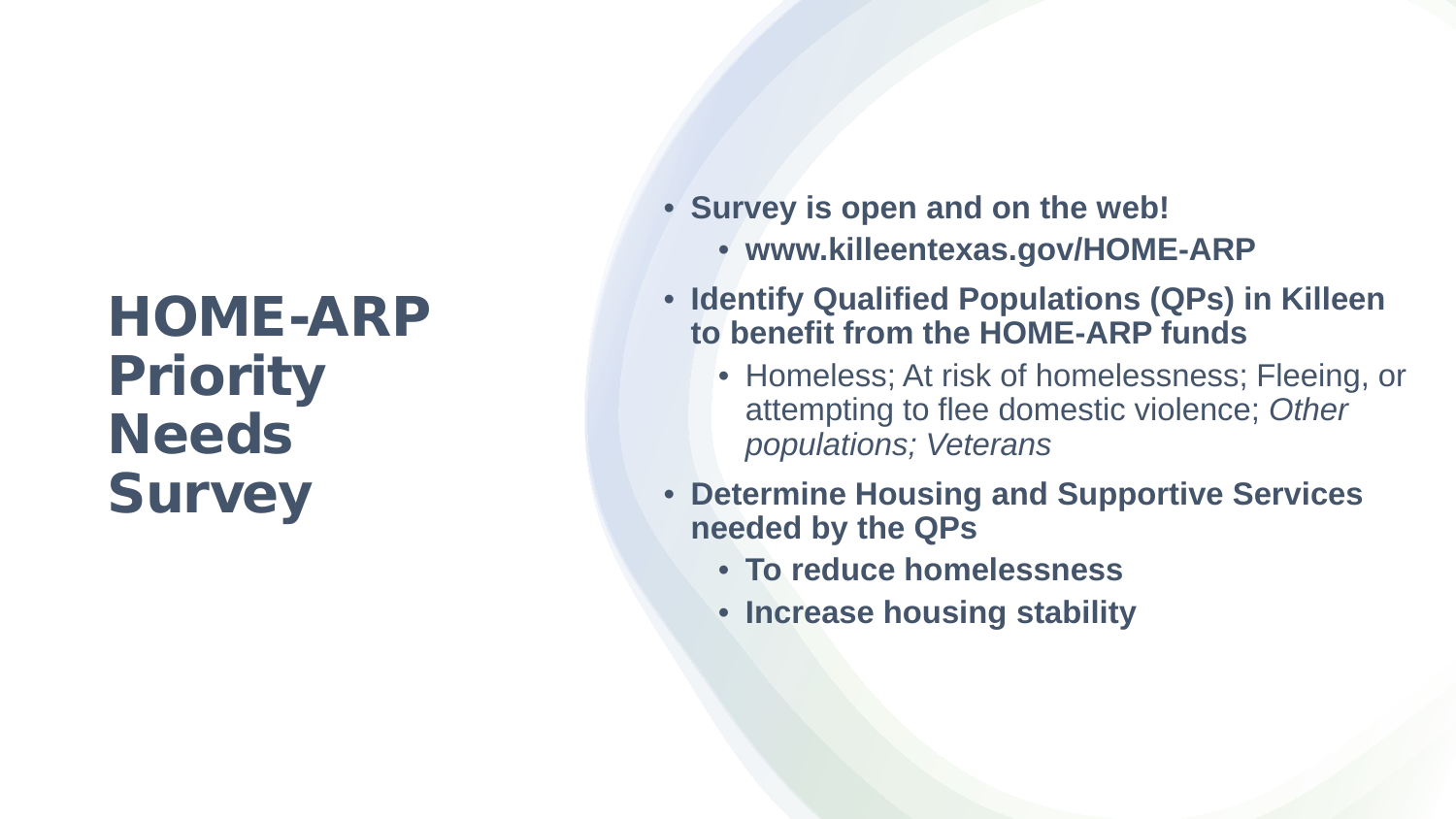### HOME-ARP ALLOCATION PLAN - 1

- **HOME-ARP Allocation Plan Requirements**:
- *Needs Assessment and Gap Analysis:* evaluate the size and demographic composition of its qualifying populations and assess their unmet needs. Must identify any gaps within its current shelter and housing inventory as well as the service delivery system
- Identify the characteristics of housing associated with instability and an increased risk of homelessness if the PJ will include such conditions under HUD's definition of "other populations."
- Identify priority needs for qualifying populations; and,
- Explain how the level of need and gaps in its shelter and housing inventory and service delivery systems was determined.
- *HOME-ARP Activities:* The plan must:
- Describe how HOME-ARP funds will be distributed in accordance with priority needs including the method for soliciting applications for funding and/or selecting developers, service providers, subrecipients and/or contractors and whether the City will administer eligible activities directly.
- Indicate the amount of HOME-ARP planned for each eligible activity type.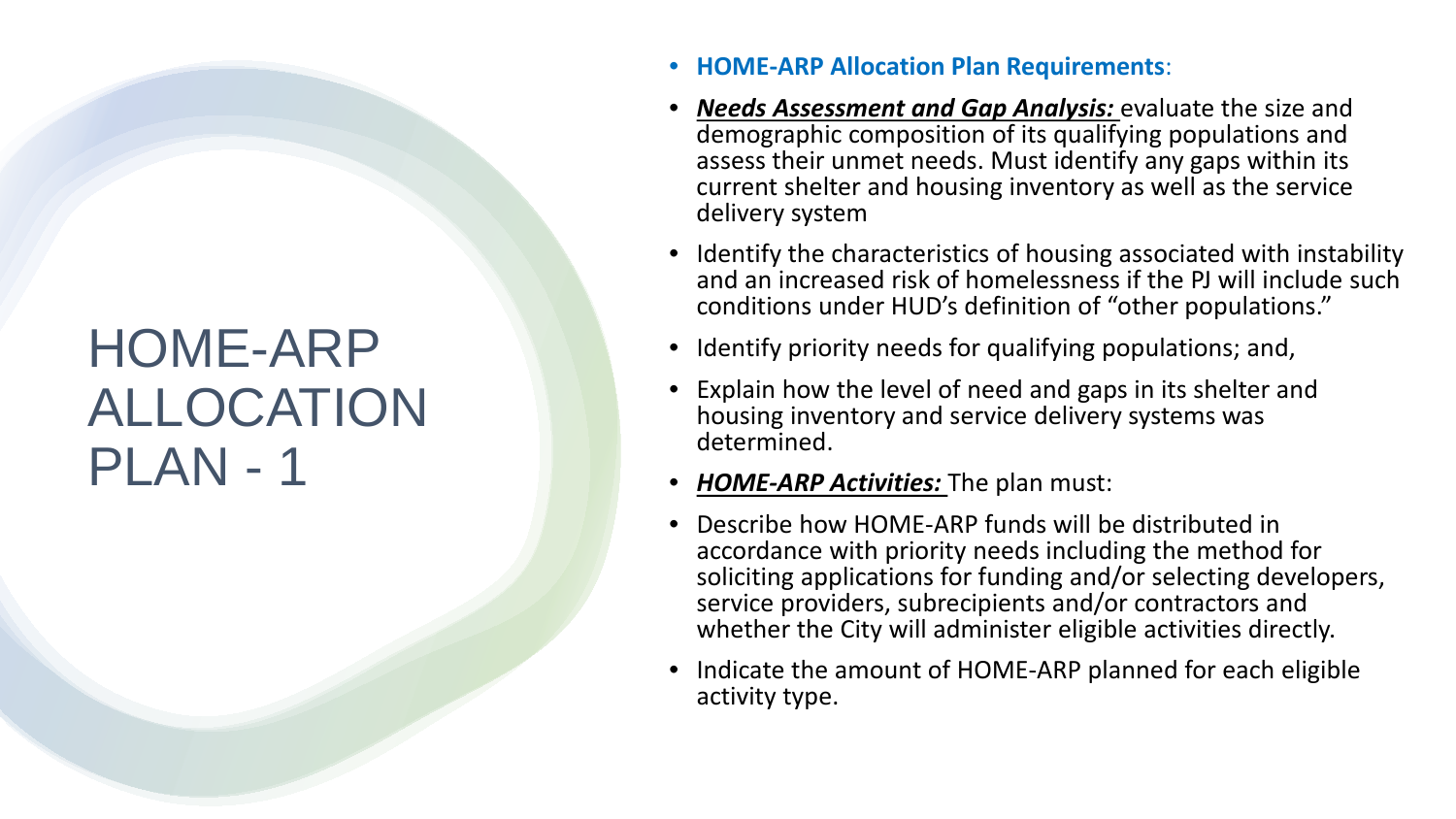### HOME-ARP ALLOCATION PLAN - 2

- **HOME-ARP Allocation Plan Requirements**:
- *Describe HOME-ARP Activities:*
- Include a narrative about how the characteristics of its shelter and housing inventory, service delivery system, and the needs identified in the PJ's gap analysis provided a rationale for the plan to fund eligible activities.
- *HOME-ARP Production Goals:* The plan must estimate the number of affordable rental housing units for qualifying populations that the PJ will produce and describe a specific affordable rental housing production goal and how it will address the PJ's priority needs.
- **Preferences:** The plan must identify whether the PJ intends to give preference to one or more qualifying populations or a subpopulation within one or more qualifying populations for any eligible activity or project.
- *HOME-ARP Refinancing Guidelines:* If a PJ intends to use HOME-ARP funds to refinance existing debt secured by multifamily rental housing that is being rehabilitated with HOMEARP funds, it must state its refinancing guidelines in accordance with 24 CFR 92.206(b).
- *Certifications and SF-424:* A PJ must submit the SF-424, SF-424B, and SF-424D and the required federal certifications:
- Affirmatively Further Fair Housing; Uniform Relocation Assistance and Real Property Acquisition Policies Act and Anti-displacement and<br>Relocation Assistance; Anti-Lobbying; Authority of Jurisdiction; Section<br>3 with construction activates; and,
- HOME-ARP specific certification that a PJ will only use HOME-ARP funds consistent with ARP and the HOME-ARP Notice for eligible activities and eligible costs.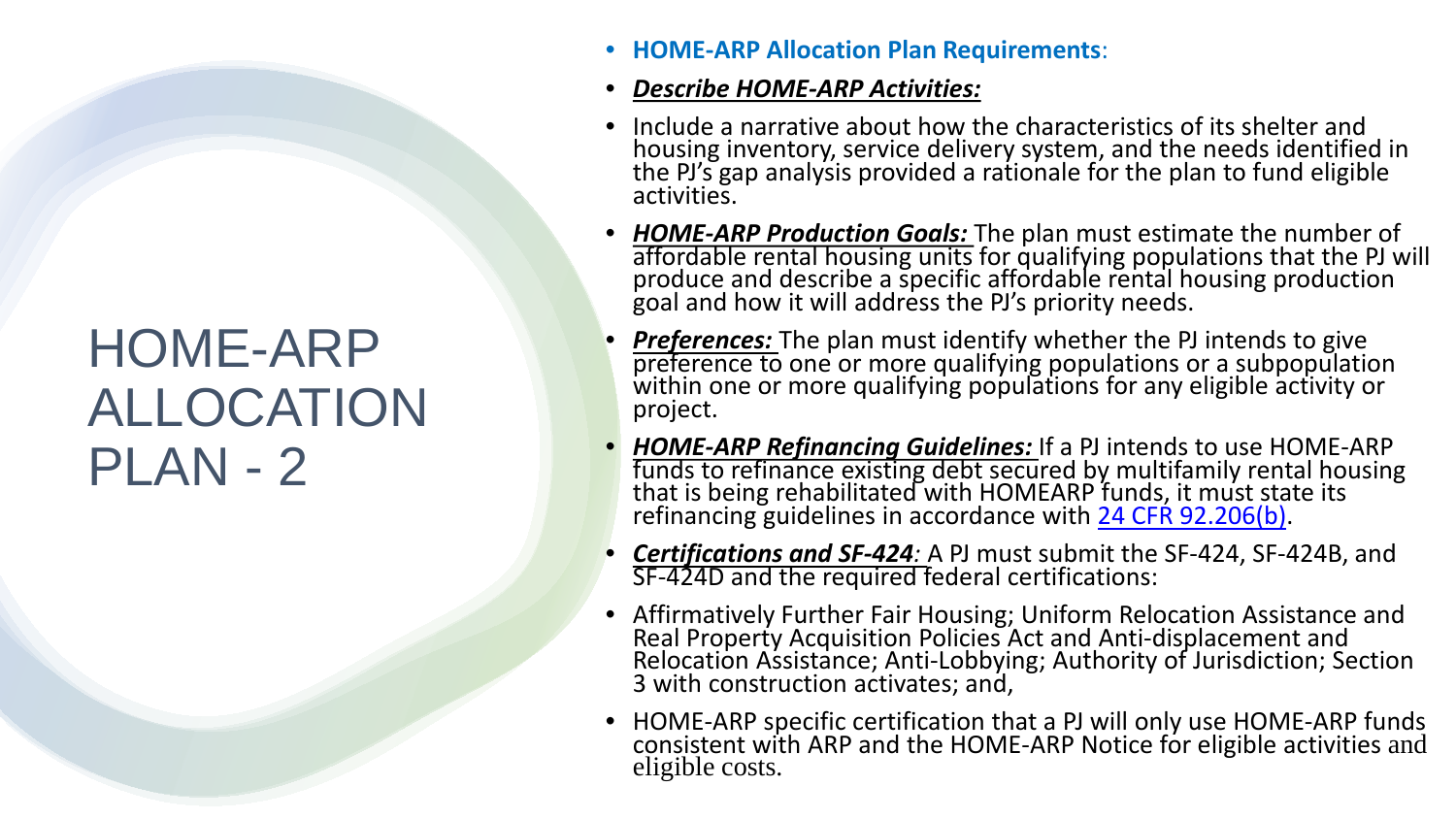### HOME-ARP ALLOCATION PLAN - 3

- **HUD Review of the HOME-ARP Allocation Plan:**
- HUD will review a PJ's HOME-ARP allocation plan to determine that it is substantially complete and consistent with the purposes of ARP.
- HUD may disapprove if determined inconsistent with the purposes of ARP or if plan is substantially incomplete.
- A PJ's plan is inconsistent with ARP if it allocates HOME-ARP funds for uses other than a HOME-ARP eligible activity, as described in the Notice.
- A PJ's HOME-ARP allocation plan is substantially incomplete if:
	- The PJ fails to include the required elements outlined in the Notice, including the amount of HOME-ARP funds for each eligible HOME-ARP activity type;
	- The PJ fails to identify and describe the responsibilities of the subrecipient or contractor administering all of a its HOME- ARP award, if applicable; and/or,
	- HUD rejects the PJ's HOME-ARP certification as inaccurate
- HUD will notify a PJ in writing with the reasons for disapproval resubmit the plan within 45 days after the first notification of disapproval. HUD will respond to accept or disapprove the resubmitted plan within 30 days of receipt.
- **The City must make the final accepted HOME-ARP allocation plan available to the public in accordance with the same requirements in the PJ's current citizen participation plan.**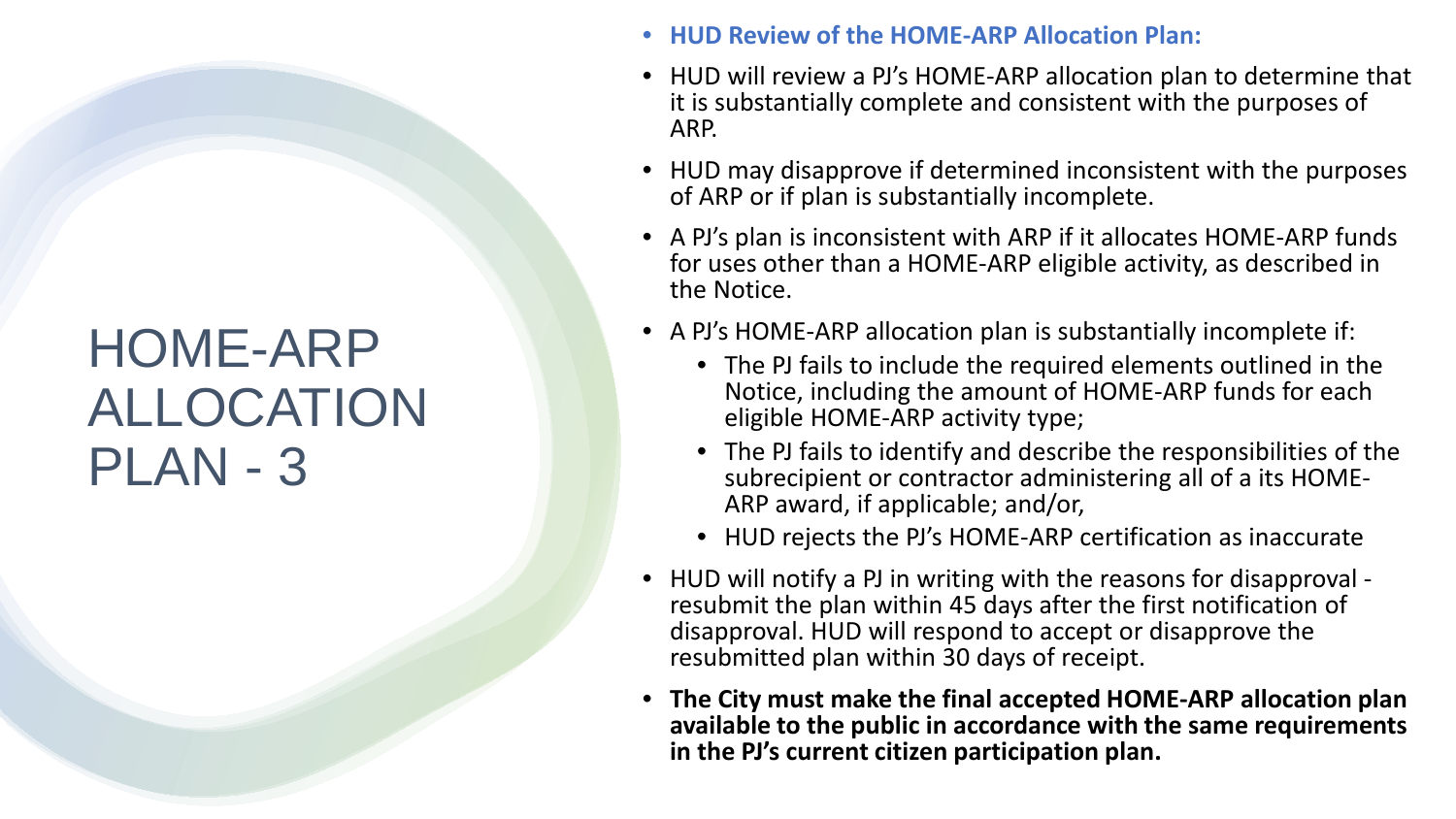## ANTICIPATED TIMELINE for HOME-ARP

### • **CONSULTATIONS**

- **Completed MARCH 14-17**
- **HOME-ARP PLANNING MEETING**
	- **Citizen engagement; Public participation**
		- **April 7, 2022 In-Person; Zoom**
- **PRESENT ALLOCATION PLAN** 
	- **15 Day public comment period**
	- **potentially APRIL 25**

### • **APPLICATION PROCESS**

- **May 30 Release; July 1 Due**
- **Review and Consideration for allocation**
- **SUBSTANTIAL AMENDMENT TO to AAP2020- <sup>2021</sup>**
	- **Adding HOME-ARP funding and Allocations**
	- **PUBLIC HEARING July 26 – 15-day comment period**
	- **Council Approval July 26 or Aug 9**
- **AGREEMENTS/CONTRACTS and PROJECT IMPLEMENTATION**
	- **AUG 29, 2022**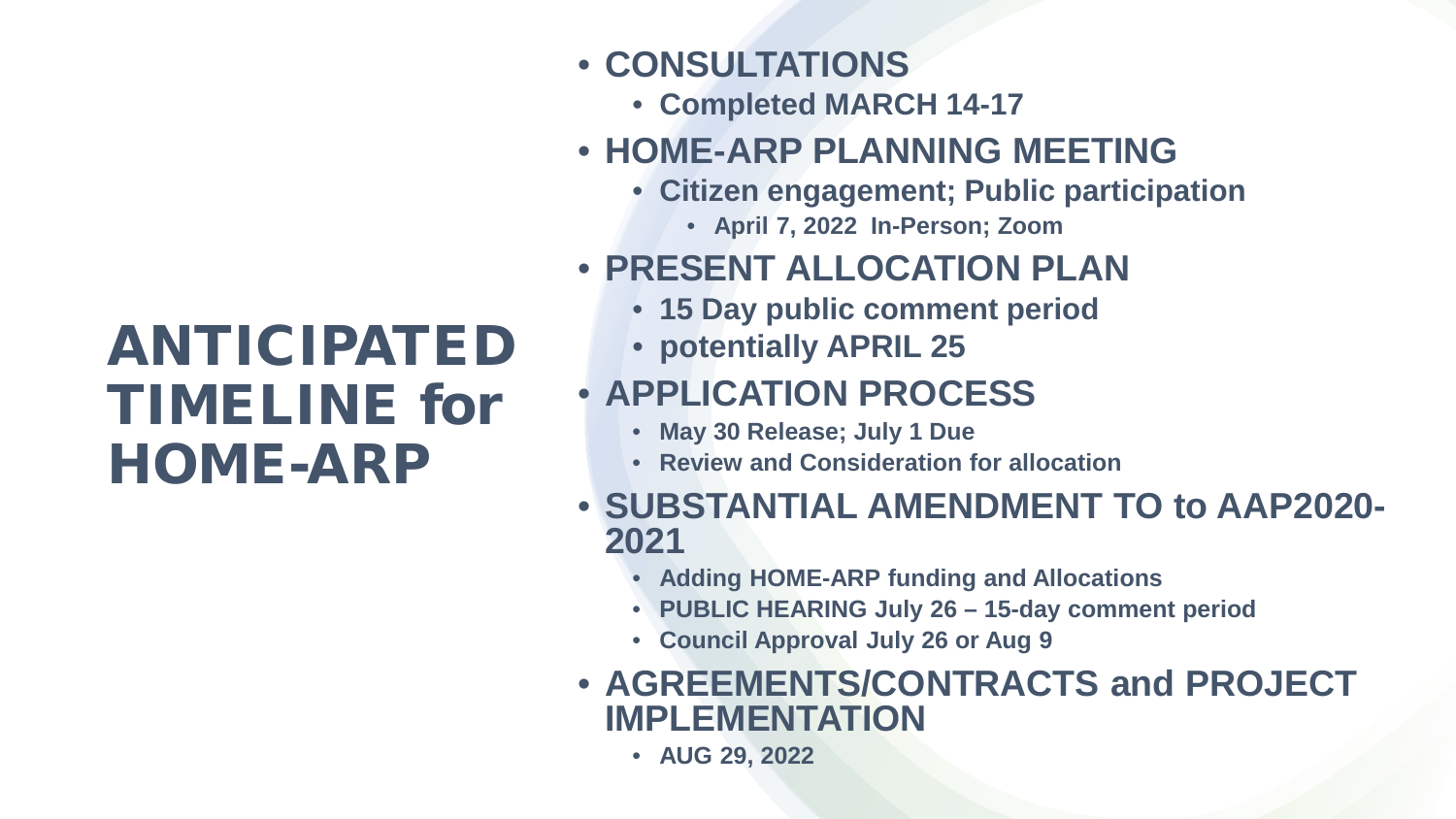

Home Investment Partnerships **American Rescue Plan Program** 

Reduce Homelessness. Increase Housing Stability.

## **HOME-ARP Planning Meeting Priorities Poll**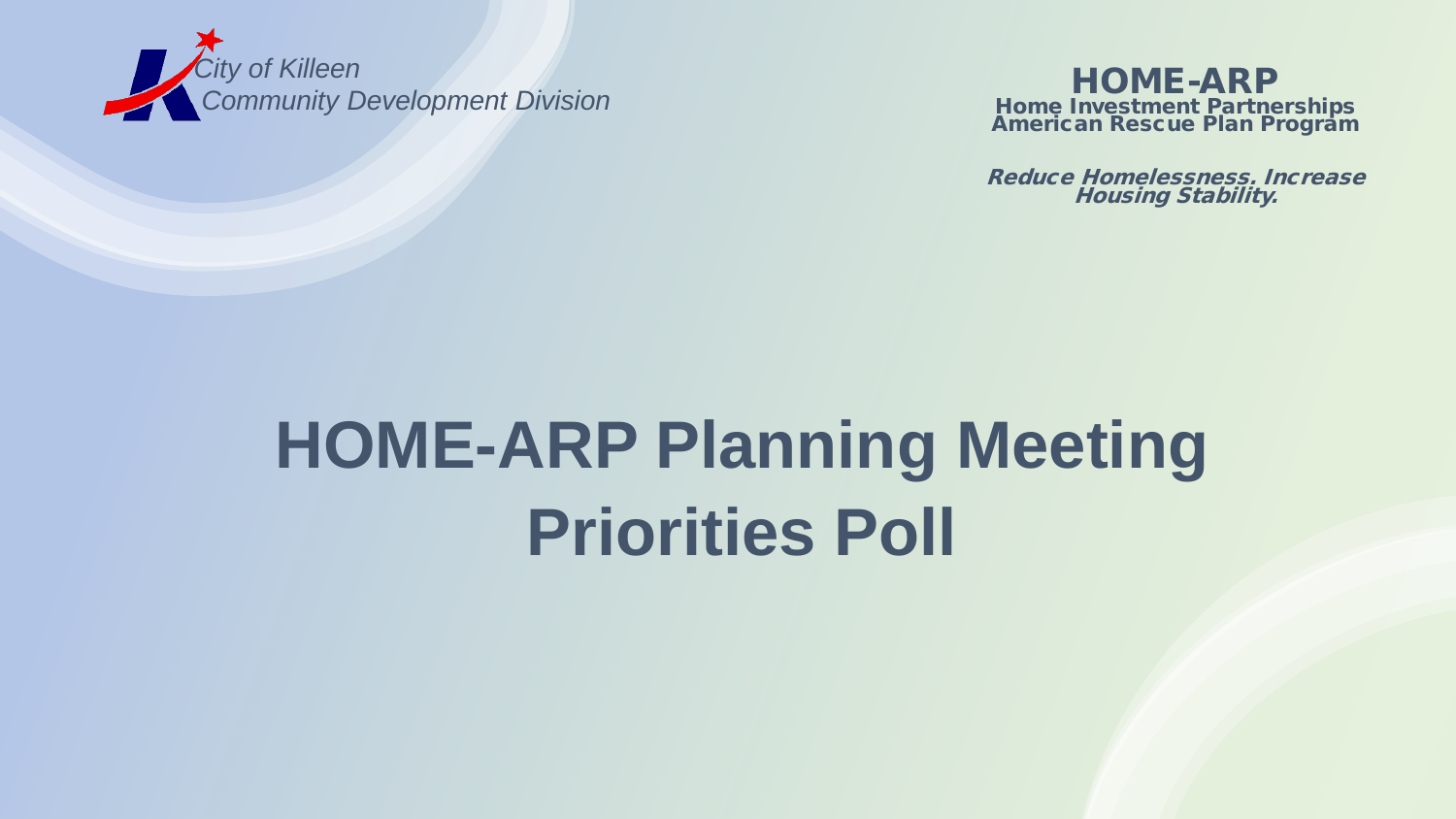## **Connect to the Poll**

- **Smart phone via Text message.**
	- **Type in 22333 in the usual space or the name or telephone number**
		- **In the body of the message, type in cspoll2022**
- **Tablet**
	- **On a browser type in PollEv.com/cspoll2022**
- **Please take a moment to get connected before we begin the poll**
- **You will receive a confirmation text when you are connected to the survey**

### • DO NOT Click on the Link!

|                                                                    |                    | ●●●●○ AT&T 令 1:29 PM |   |  | $\frac{1}{2}$ (iii) $\frac{1}{2}$ |
|--------------------------------------------------------------------|--------------------|----------------------|---|--|-----------------------------------|
|                                                                    | New Message Cancel |                      |   |  |                                   |
| То 22333                                                           |                    |                      |   |  |                                   |
|                                                                    |                    |                      |   |  |                                   |
|                                                                    |                    |                      |   |  |                                   |
|                                                                    |                    |                      |   |  |                                   |
|                                                                    |                    |                      |   |  |                                   |
|                                                                    |                    |                      |   |  |                                   |
|                                                                    |                    |                      |   |  | Send                              |
|                                                                    |                    |                      |   |  | $\overline{0}$                    |
|                                                                    | $1$ : ; ( ) \$ & @ |                      |   |  | $^{\prime\prime}$                 |
| <b>Compact Control</b> CSpoll2022<br>1 2 3 4 5 6 7 8 9<br>#+=<br>٠ | ?<br>ï             | $\mathbf{I}%$        | , |  | ⊗                                 |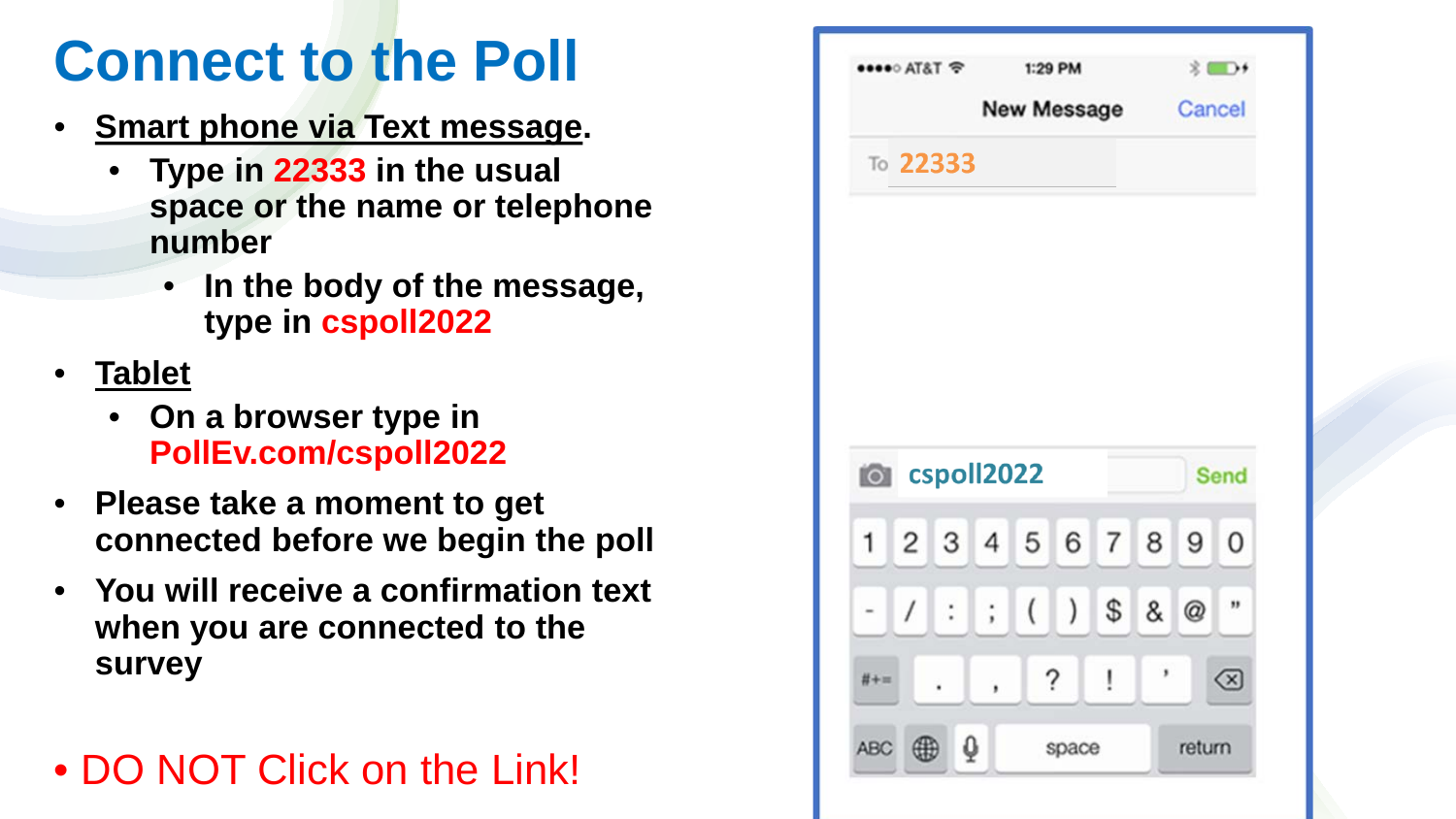## **Qualifying Populations for HOME-ARP Programs/Projects**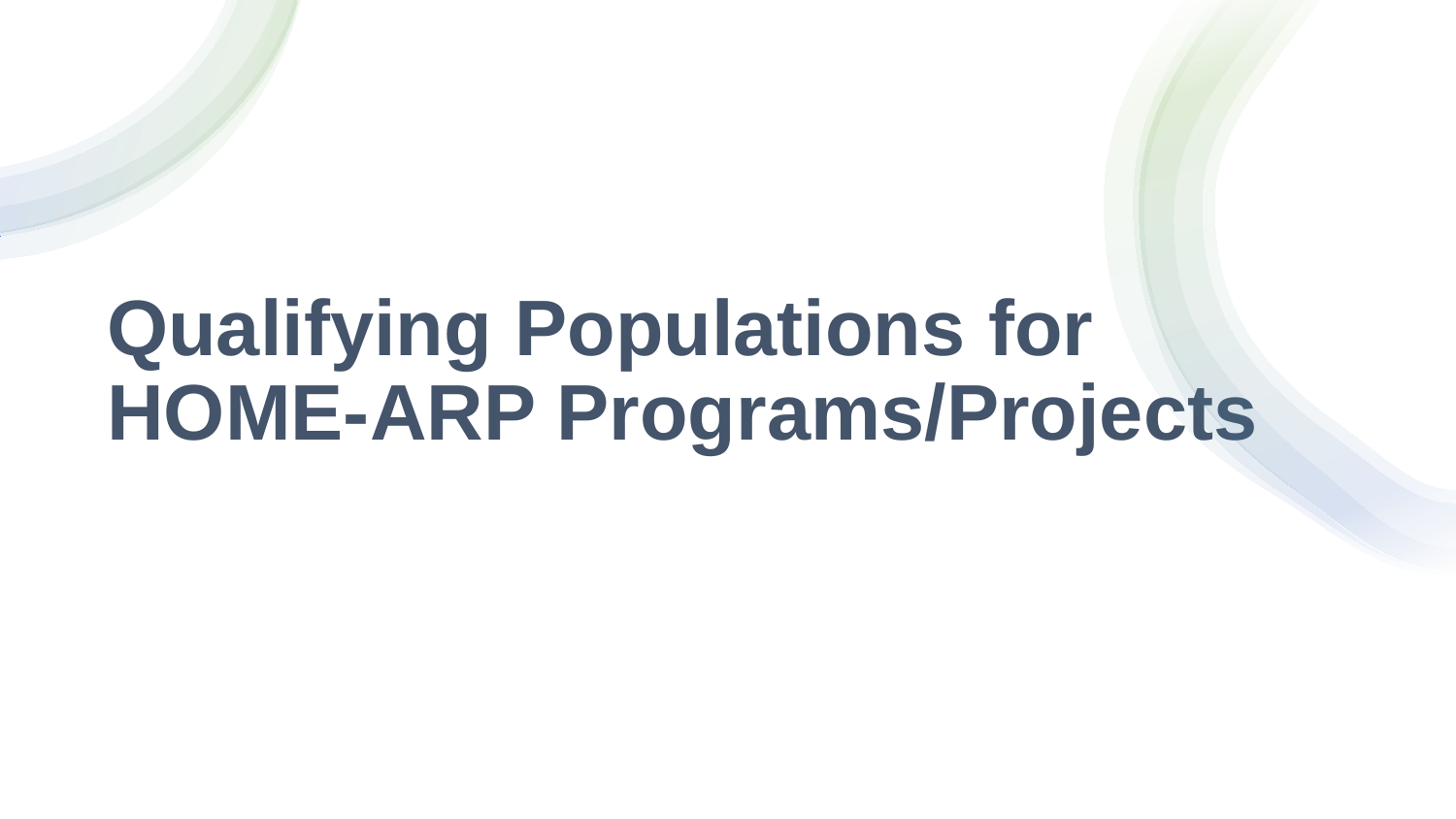#### Qualifying Populations for HOME-ARP programs and projects. From this list - Identify the population that is a priority for HOME- $\blacksquare$ **ARP programs and projects**

Homeless - individual or family

Other Populations - others where providing supportive services or assistance would prevent homelessness or would serve those with the greatest risk of housing instability-DO NOT qualify under other populations above.

At-Risk of Homelessness - individual or family

Fleeing/Attempting to Flee Domestic/Dating Violence, Sexual Assault, Stalking, Human Trafficking - includes felony or misdemeanor crimes of violence by current/former spouse/partner, shares a child, protected under domestic/family laws.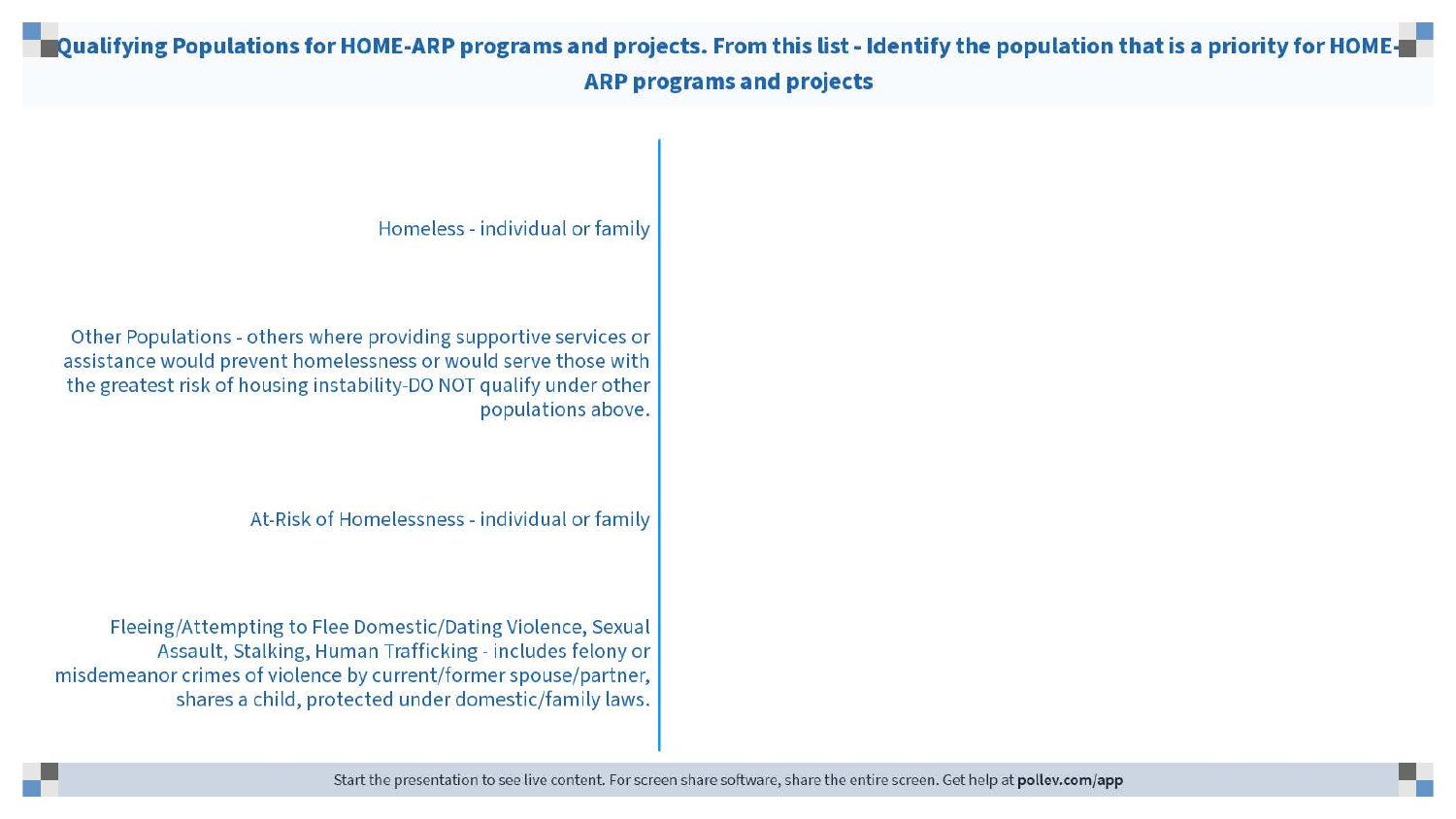## **Priority Types of Populations Experiencing Homelessness**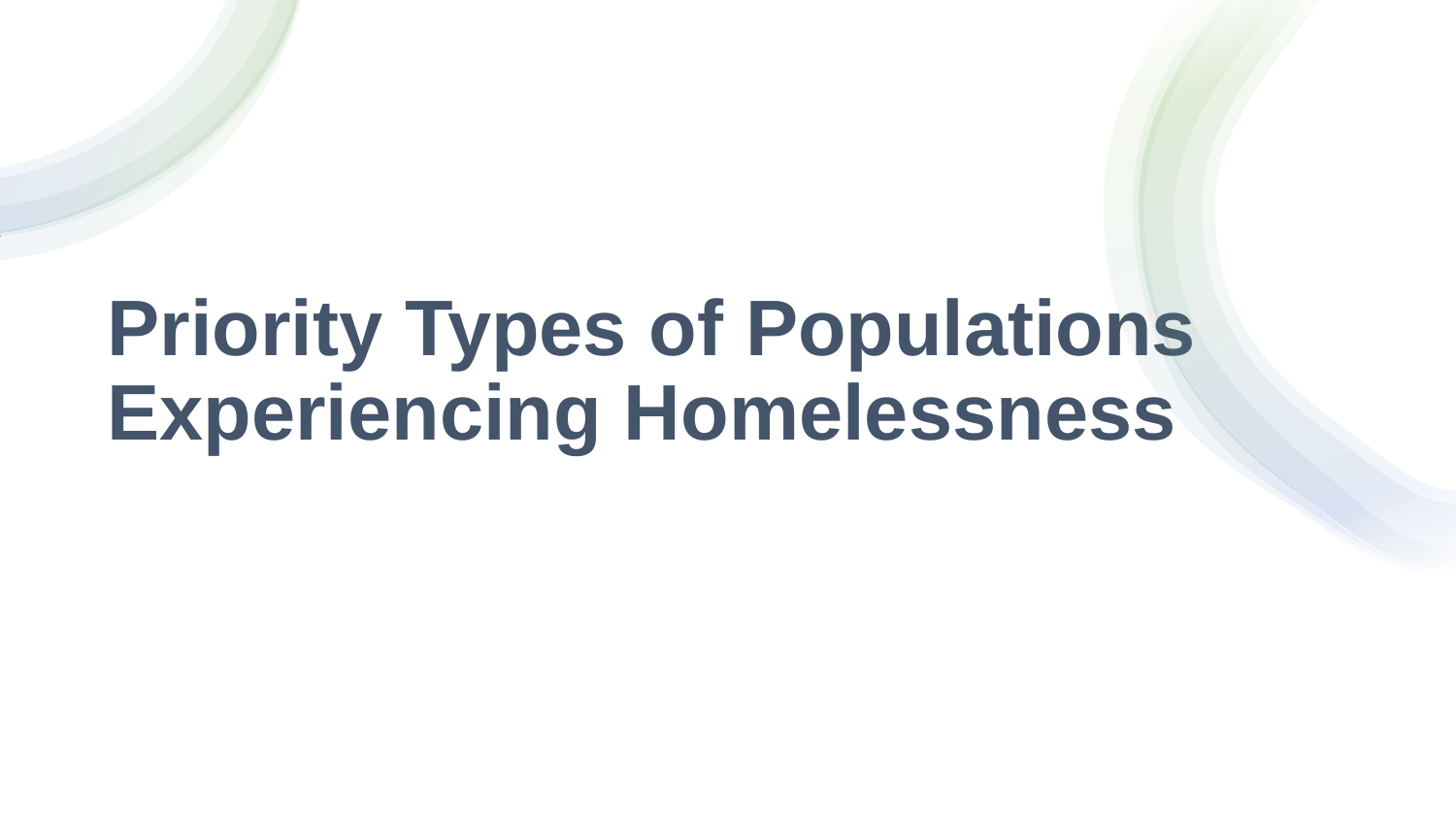#### Priority Types of Persons Experiencing Homelessness From the list below - Select the priority population experiencing homelessness

m T

Families regardless of age **Adult Female** Elderly only (age 62+) Unaccompanied Youth and Children **Adult Male** Elderly (age 62+) with dependents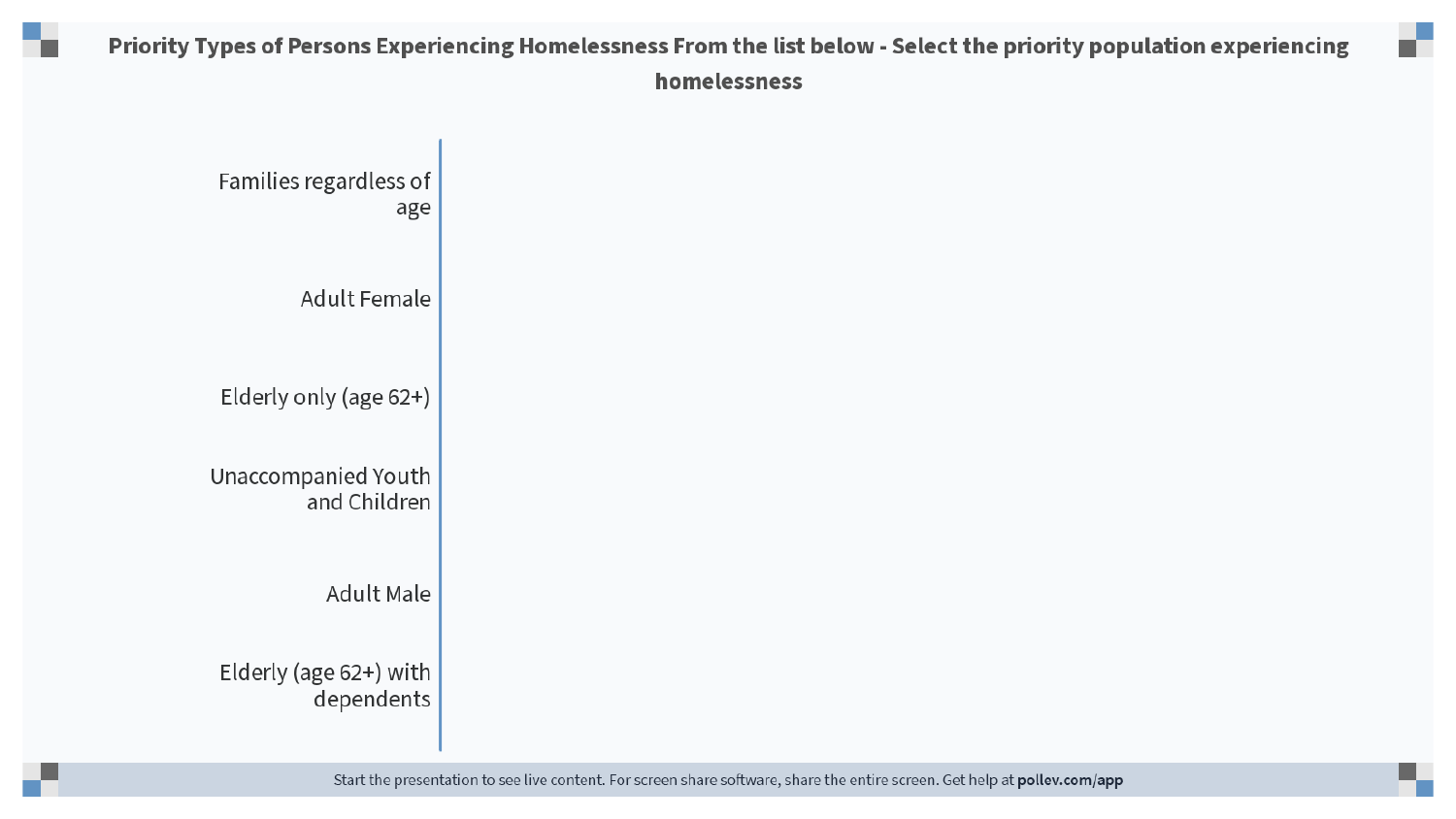## **Priority Types of Populations Fleeing/Attempting to Flee Domestic Violence**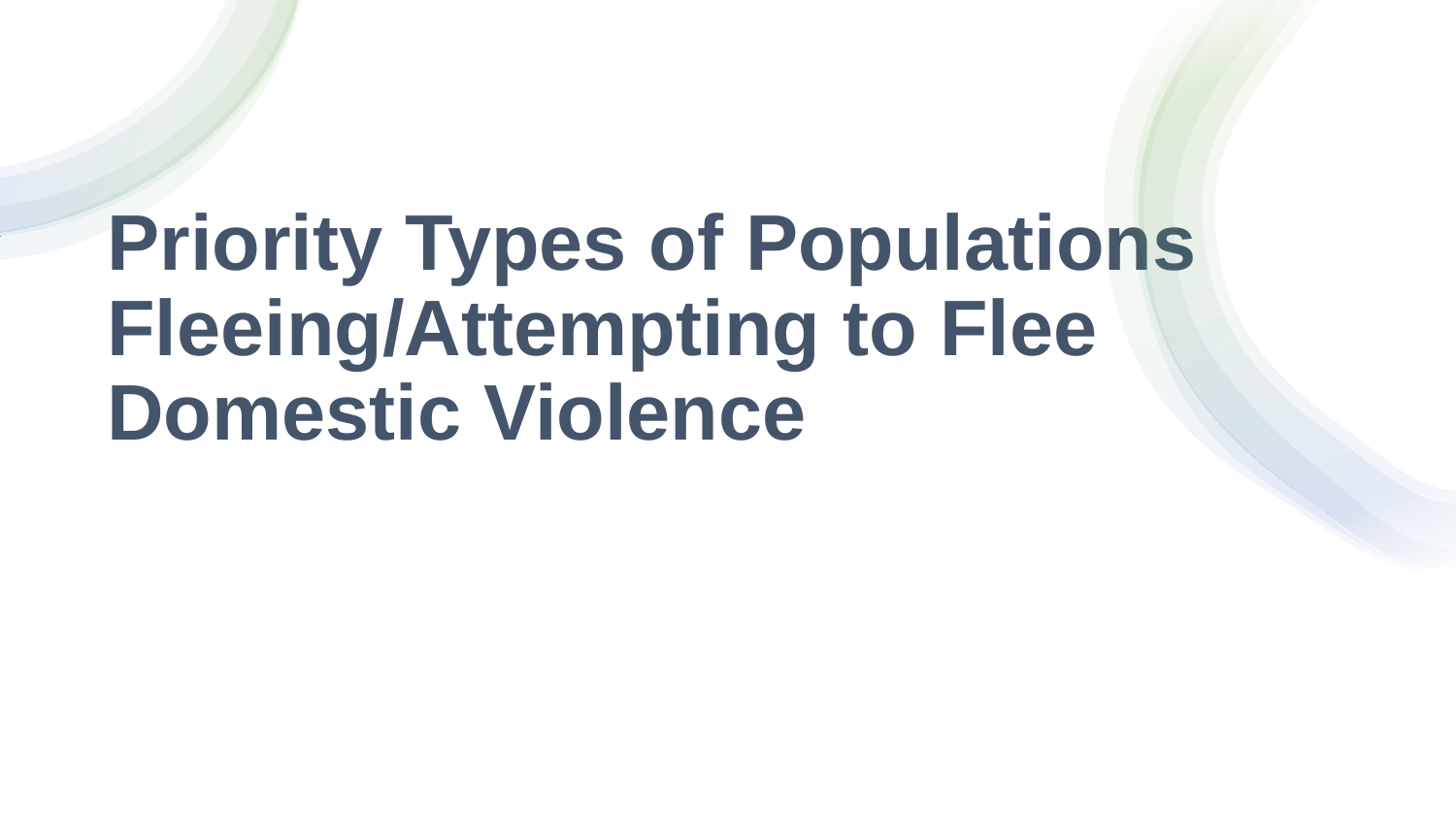#### Priority Type of Persons Fleeing Domestic/Date Violence, Sexual Assault, Stalking, Human Trafficking - includes sex and labor trafficking

Families regardless of age Unaccompanied Youth and Children **Adult Male** Adult Female Elderly (age 62+) with dependents Elderly only (age 62+)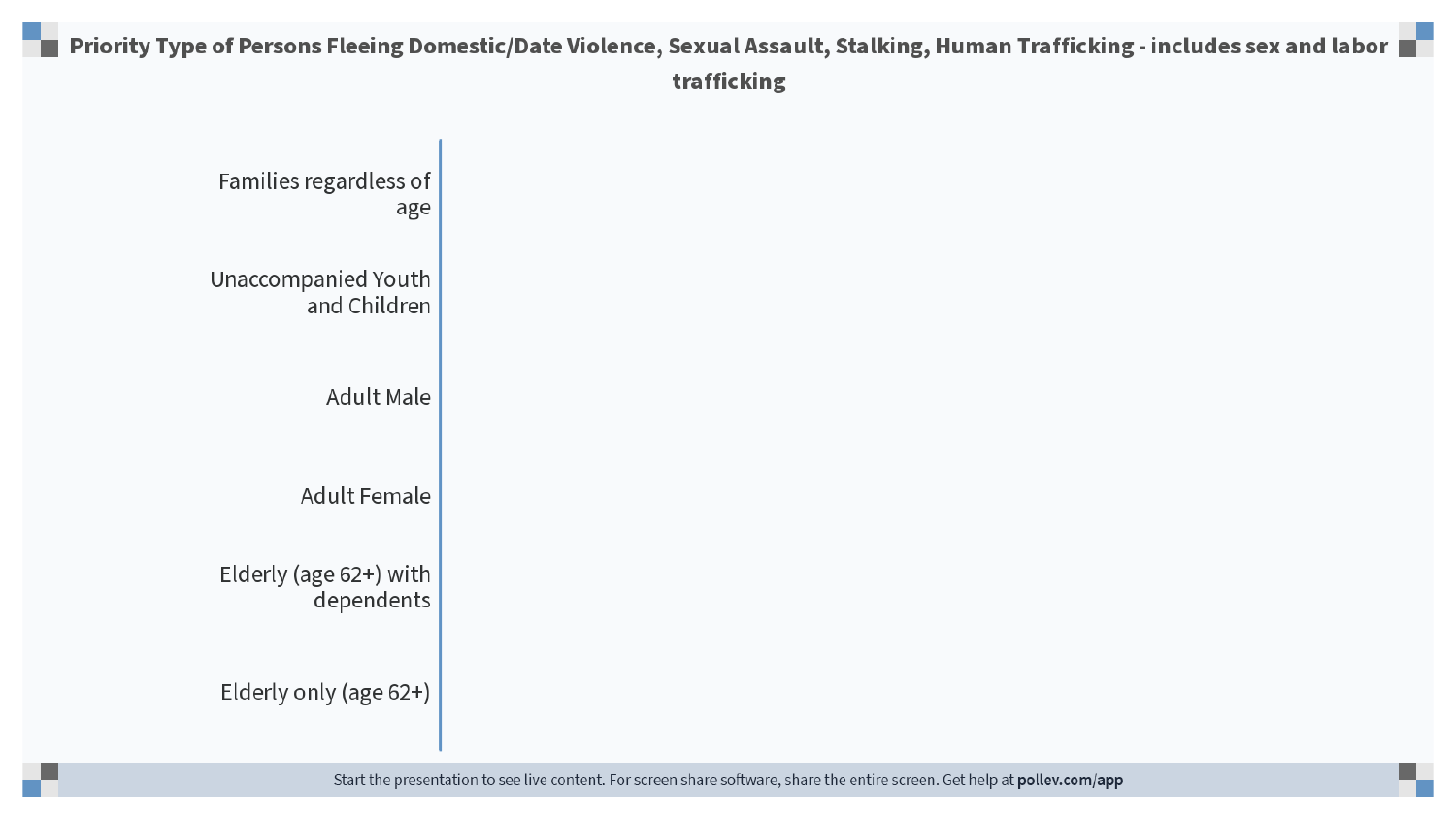## **Priority Types "Other Populations" Experiencing Homelessness**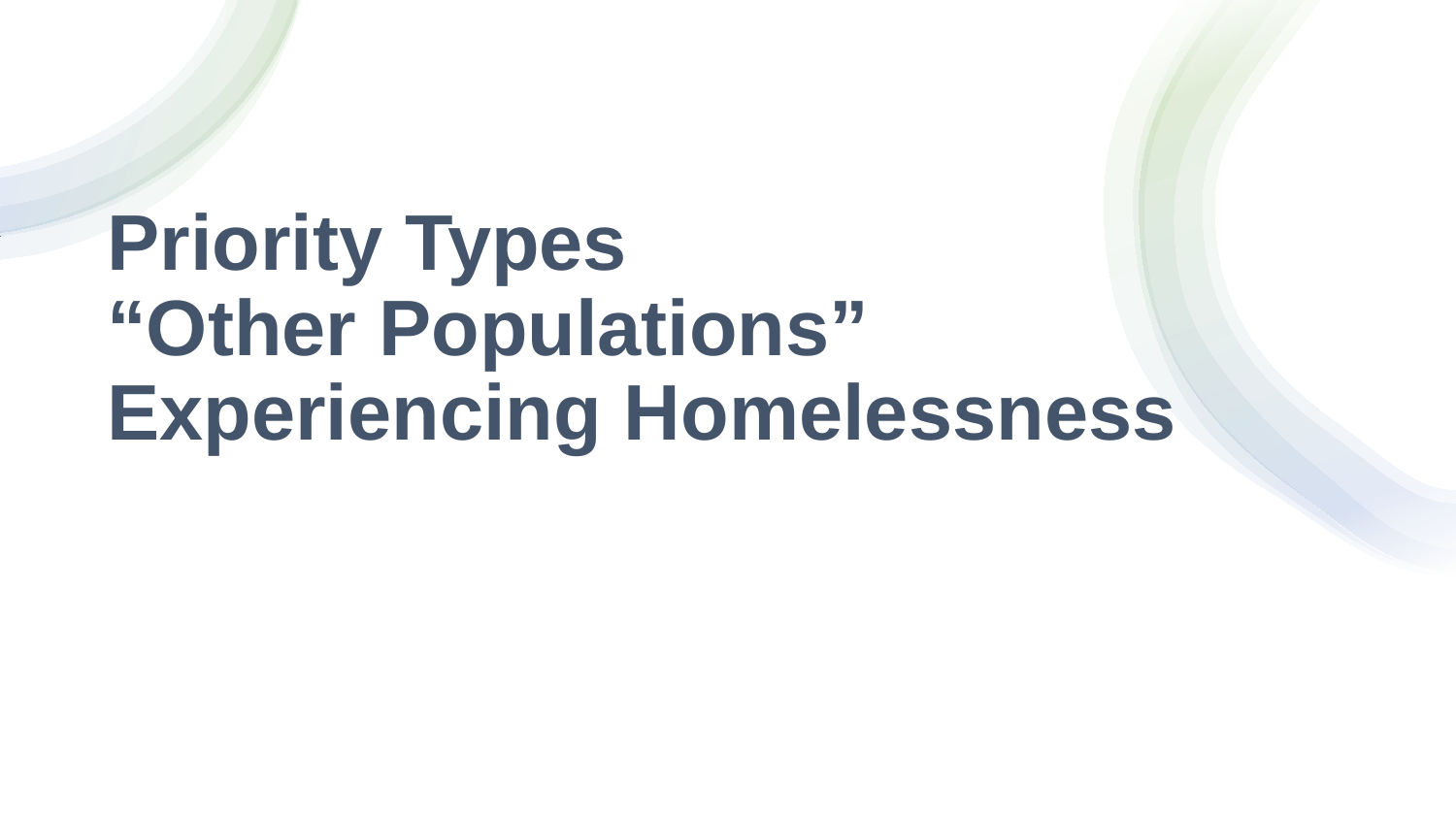#### Priority Type of "Other Populations" - - From the list below Select the priority for the category "Other Populations" of homeless  $\blacksquare$ persons

Families regardless of age Elderly only (age 62+) **Adult Male** Adult Female Elderly (age 62+) with dependents Unaccompanied Youth and Children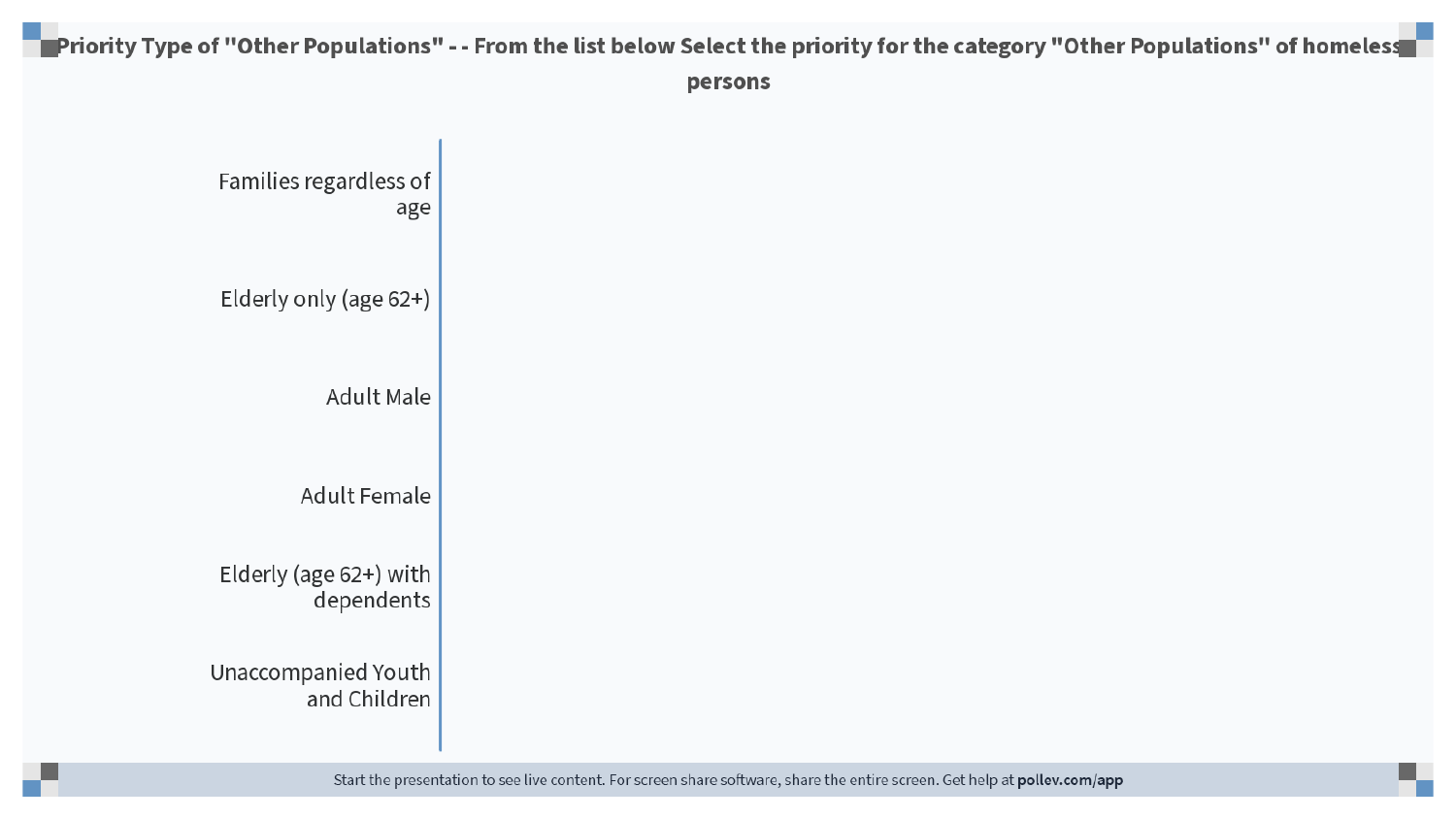# **Priority Support Services Needed to Reduce Homelessness / Increase Housing Stability**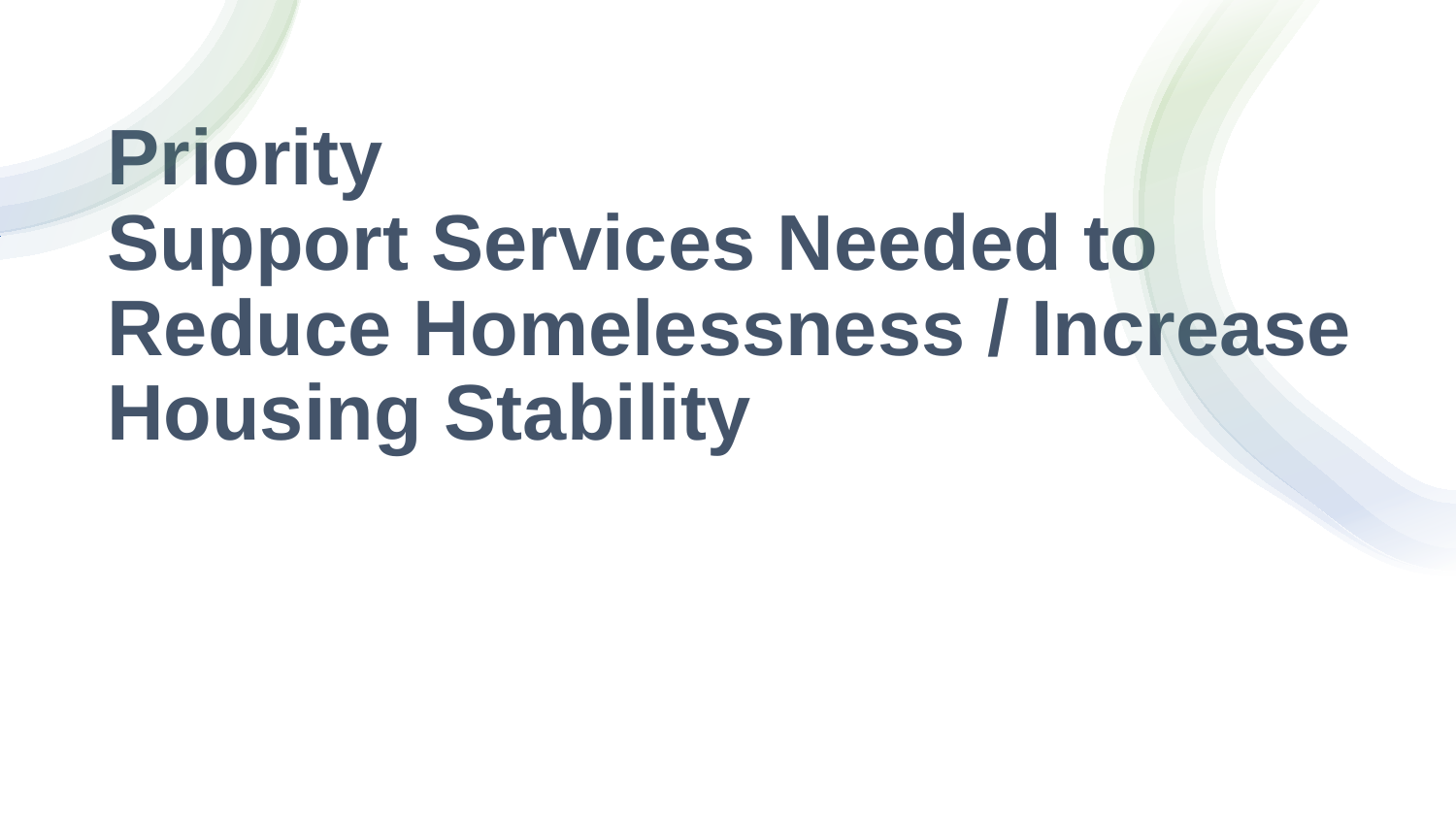#### Supportive Services to qualifying populations - - What is the PRIORITY Support Services needed to reduce homelessness and increase housing stability?

Child Care so adults can have gainful employment Employment assistance and job training Outpatient health services Legal services Life skills training Mental Health services Substance abuse treatment services Transportation Victim services - fleeing domestic/date violence, stalking, sexual assault, human trafficking Homeless prevention with rent assistance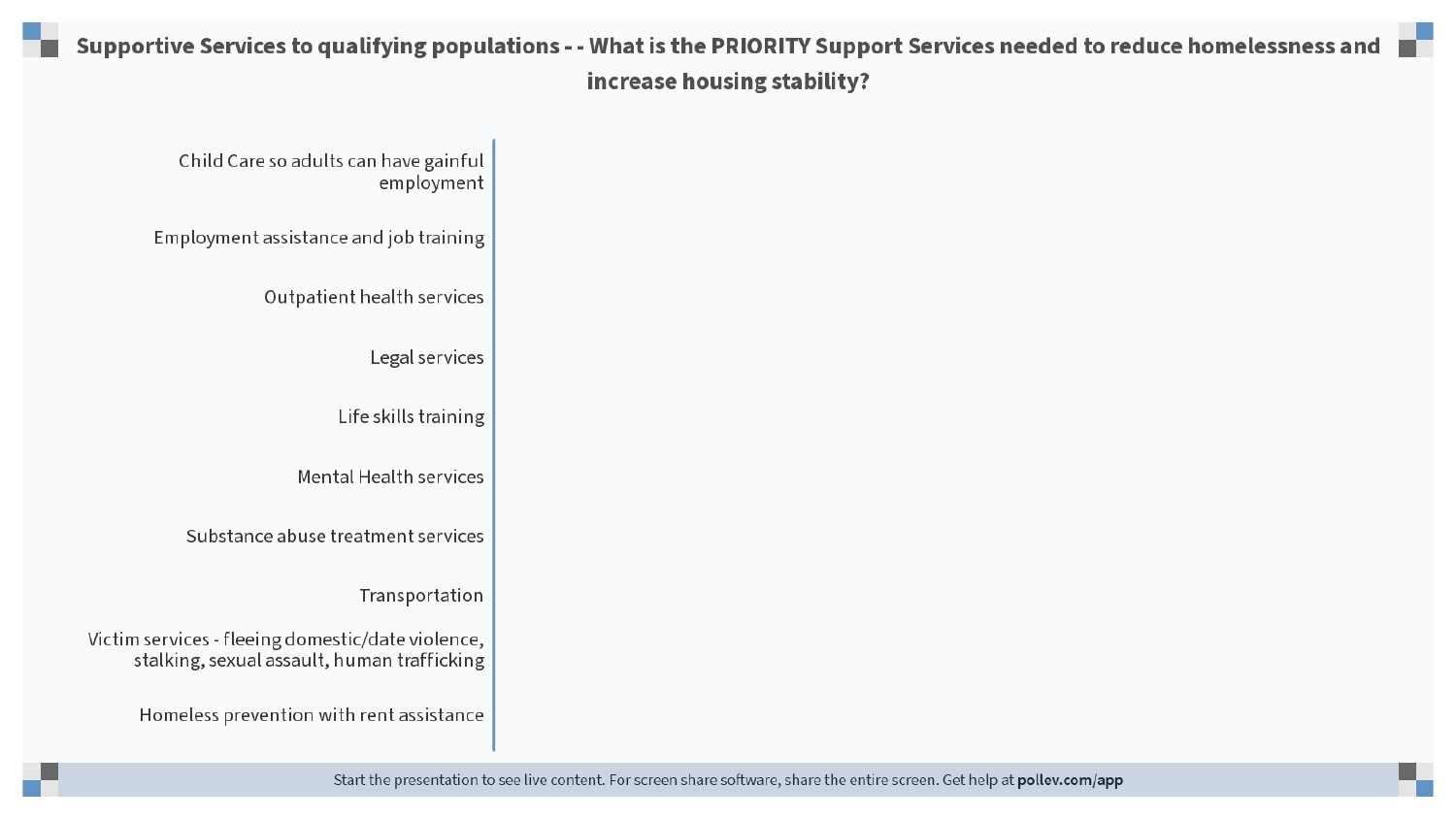## **Type Rental Housing Needed to Reduce/Decrease Homelessness**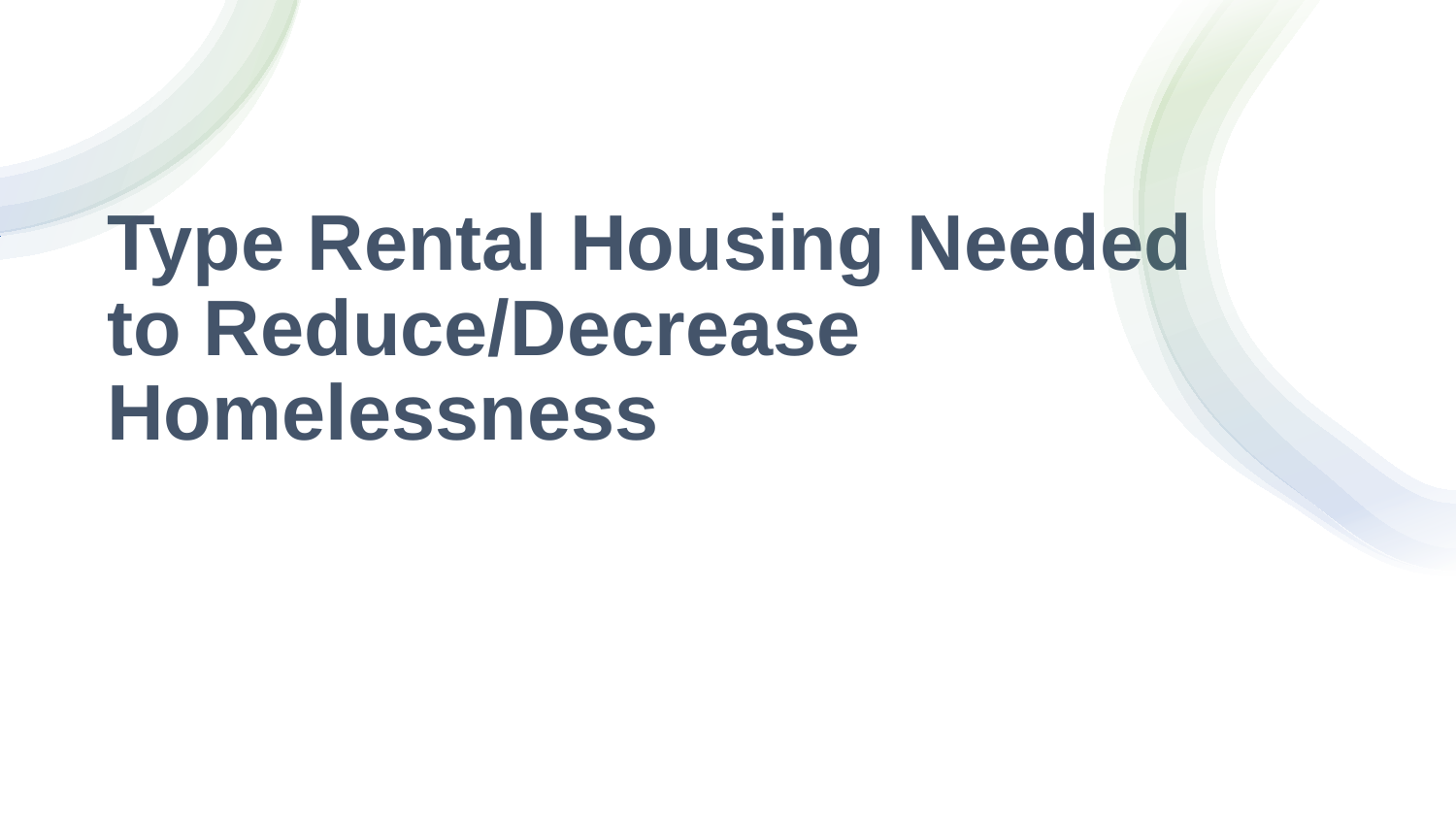then poll is active, respond at **polley.com/cspoll2022 BE Text CSPOLL2022 to 22333** once to join

Housing for the qualified populations - - - What type of rental housing is needed to reduce homelessness, decrease number of persons at-risk of homelessness, safely house persons fleeing..., and serve those with housing instability.

Rehab existing units of owner, investor, developer

> Acquire and Rehab existing units

Acquire existing, Demolish units, **Reconstruct New Units** 

> **Rental Assistance** Vouchers

> > Start the presentation to see live content. For screen share software, share the entire screen. Get help at pollev.com/app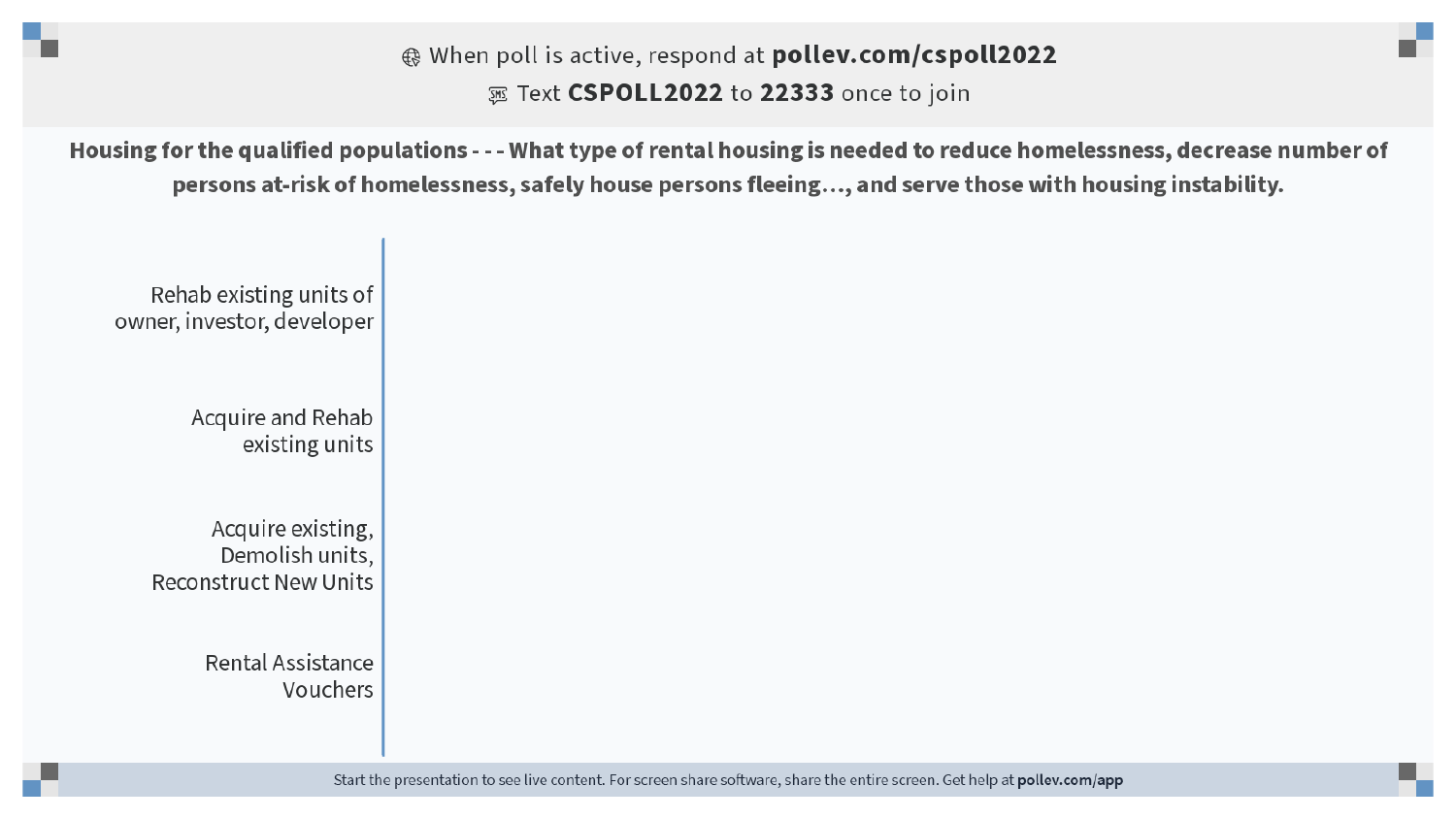# **Number of Housing Units Needed to Reduce/Decrease Housing Instability**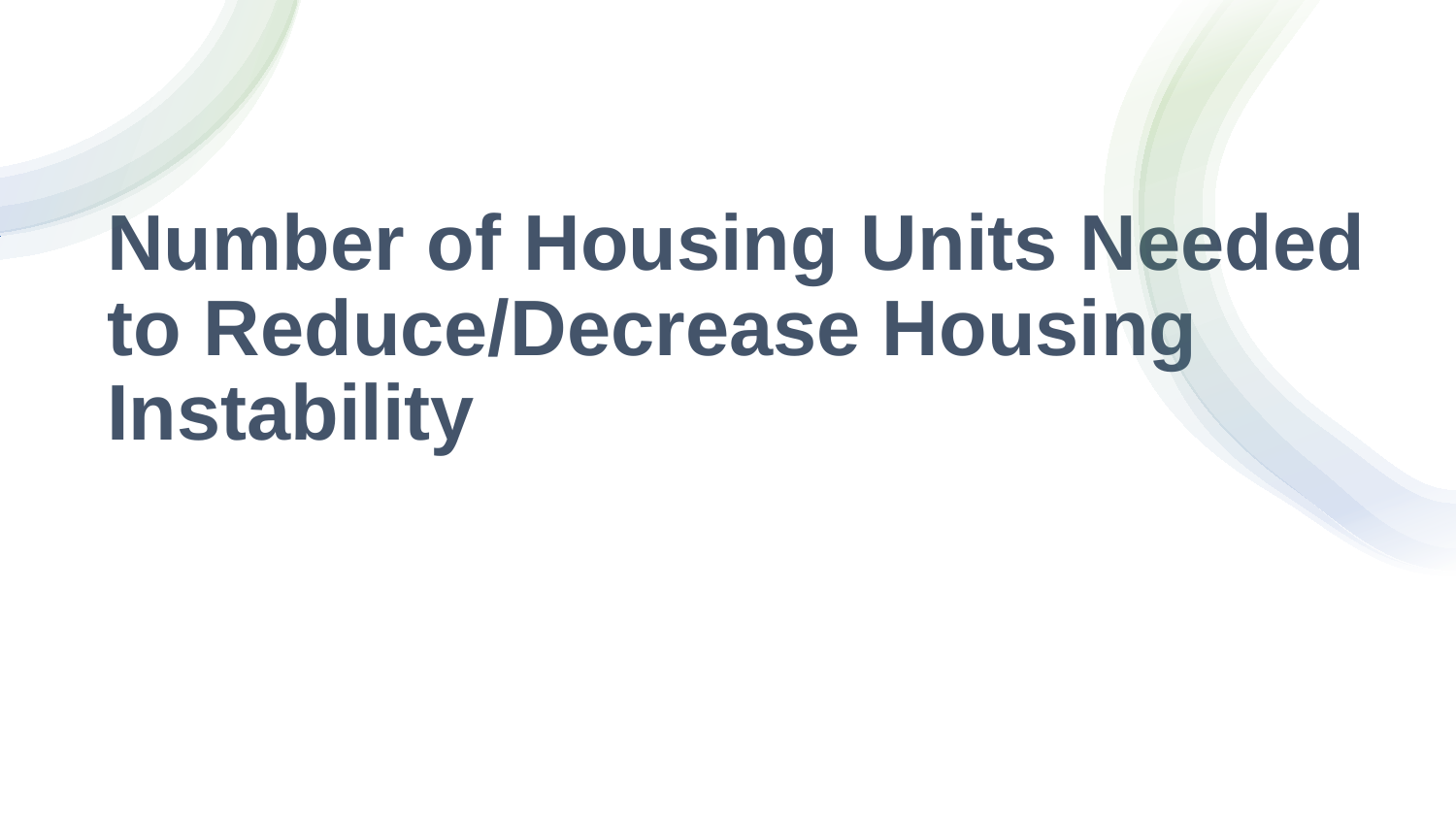#### then poll is active, respond at polley.com/cspoll2022 驱 Text CSPOLL2022 to 22333 once to join

Number of Housing for the qualified populations - - - HOW MANY housing units from the previous list are needed to reduce homelessness and increase housing stability?.

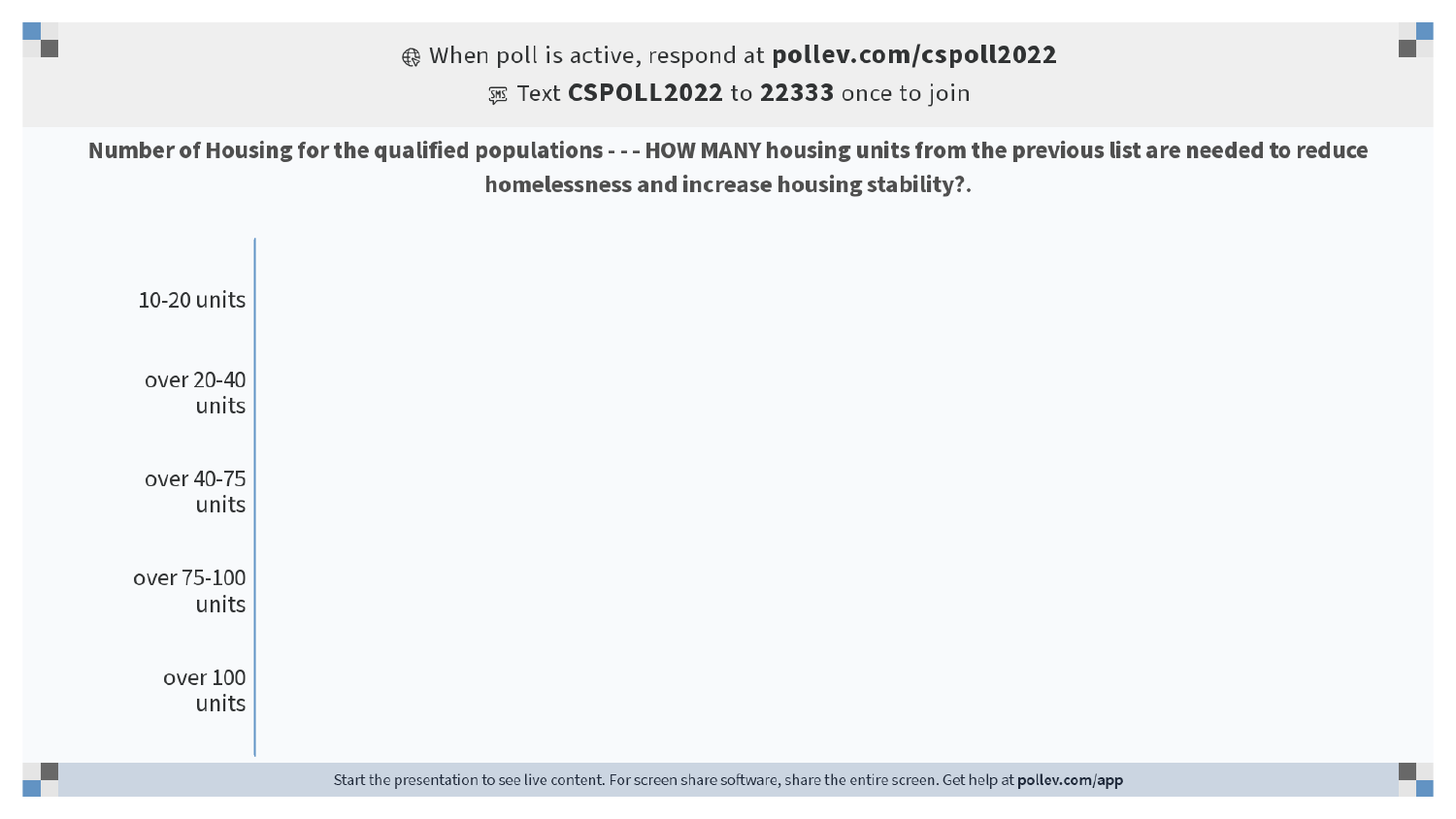## **Priority Permanent Supportive Housing to Increase Housing Stability**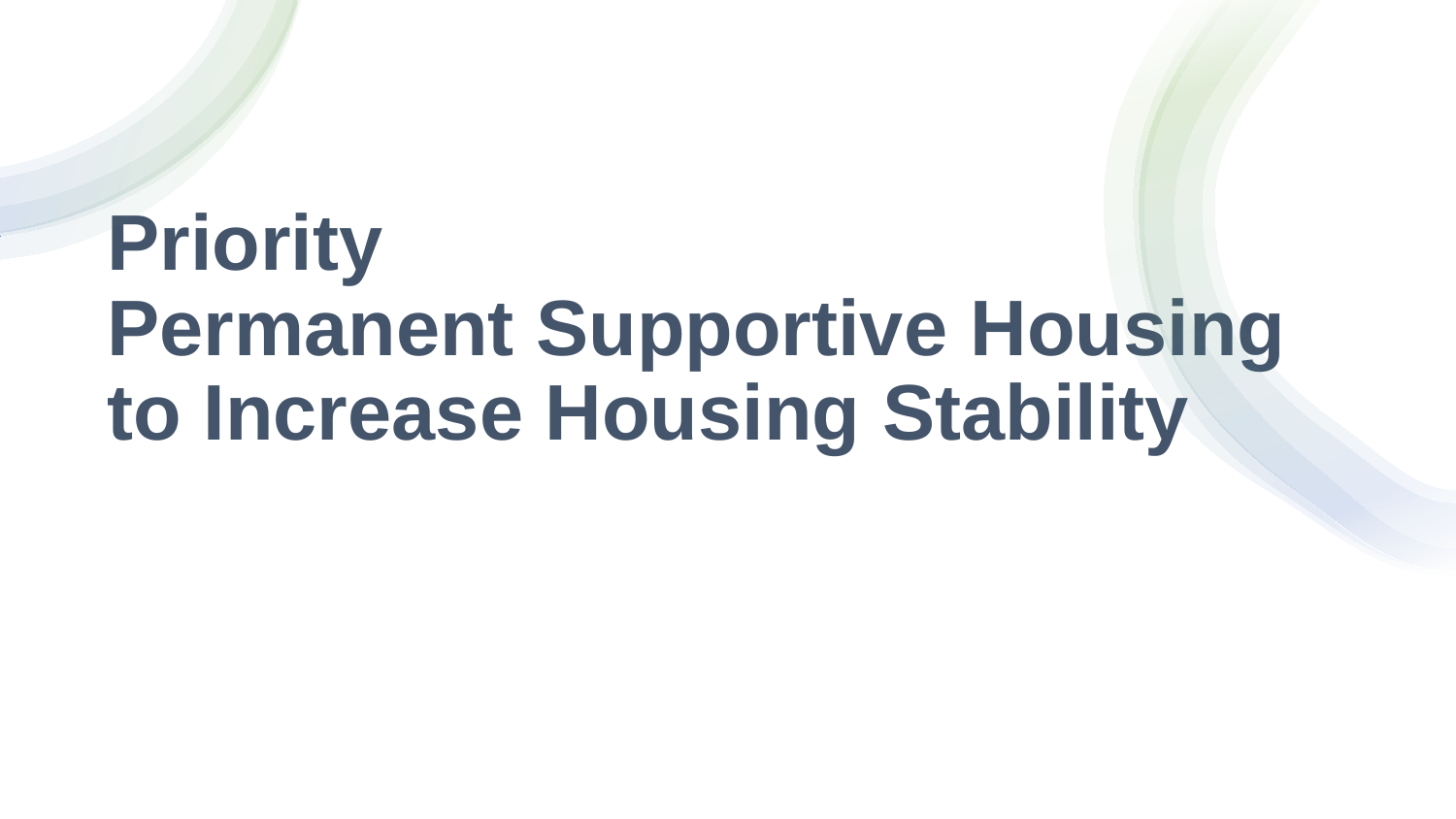#### then poll is active, respond at polley.com/cspoll2022 驱 Text CSPOLL2022 to 22333 once to join

Priority regarding Permanent Supportive Housing - - Select the PRIORITY for long term permanent housing with support services to reduce homelessness and increase housing stability

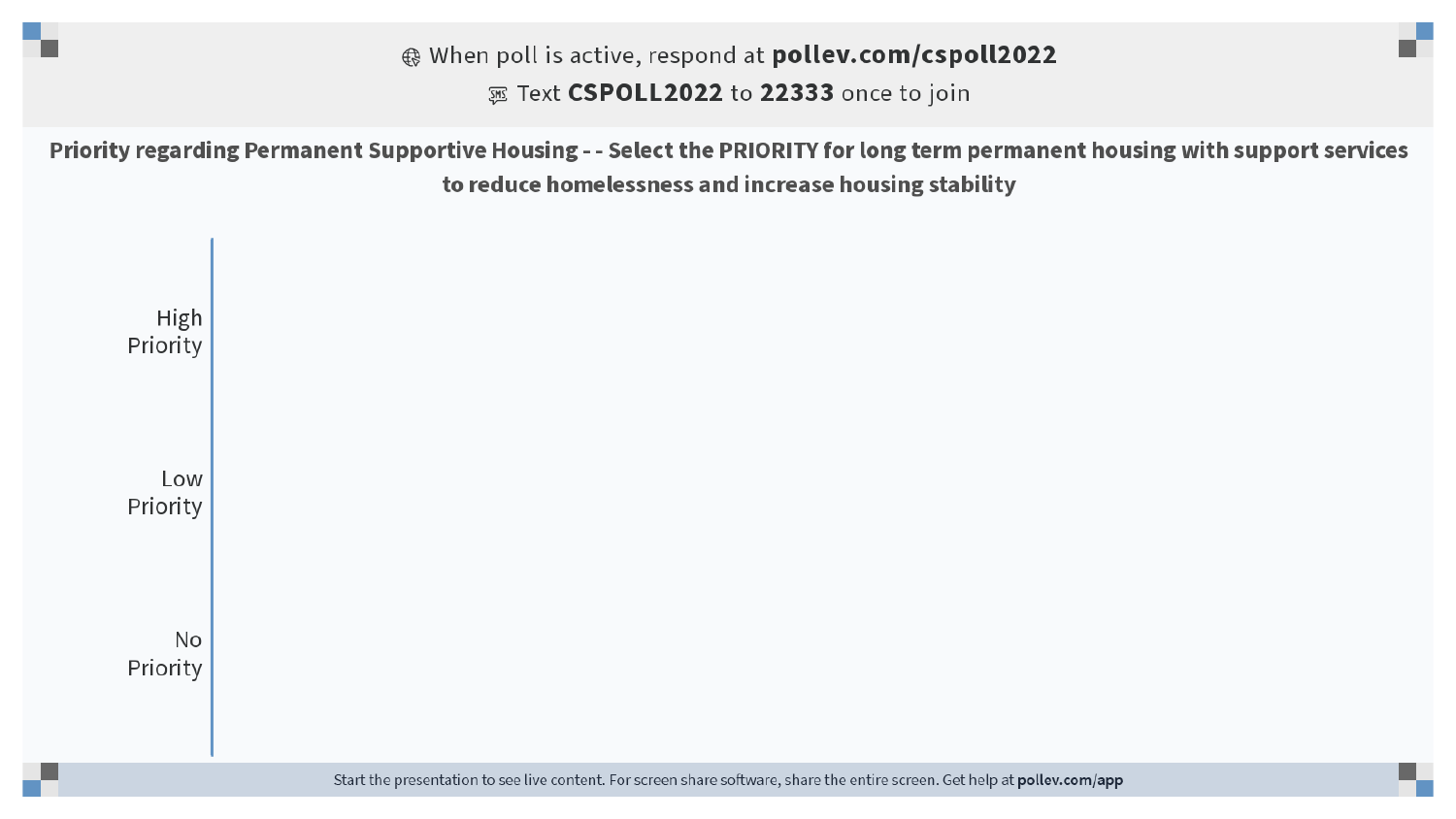## **Priority Non-Congregate Shelter Unit Construction**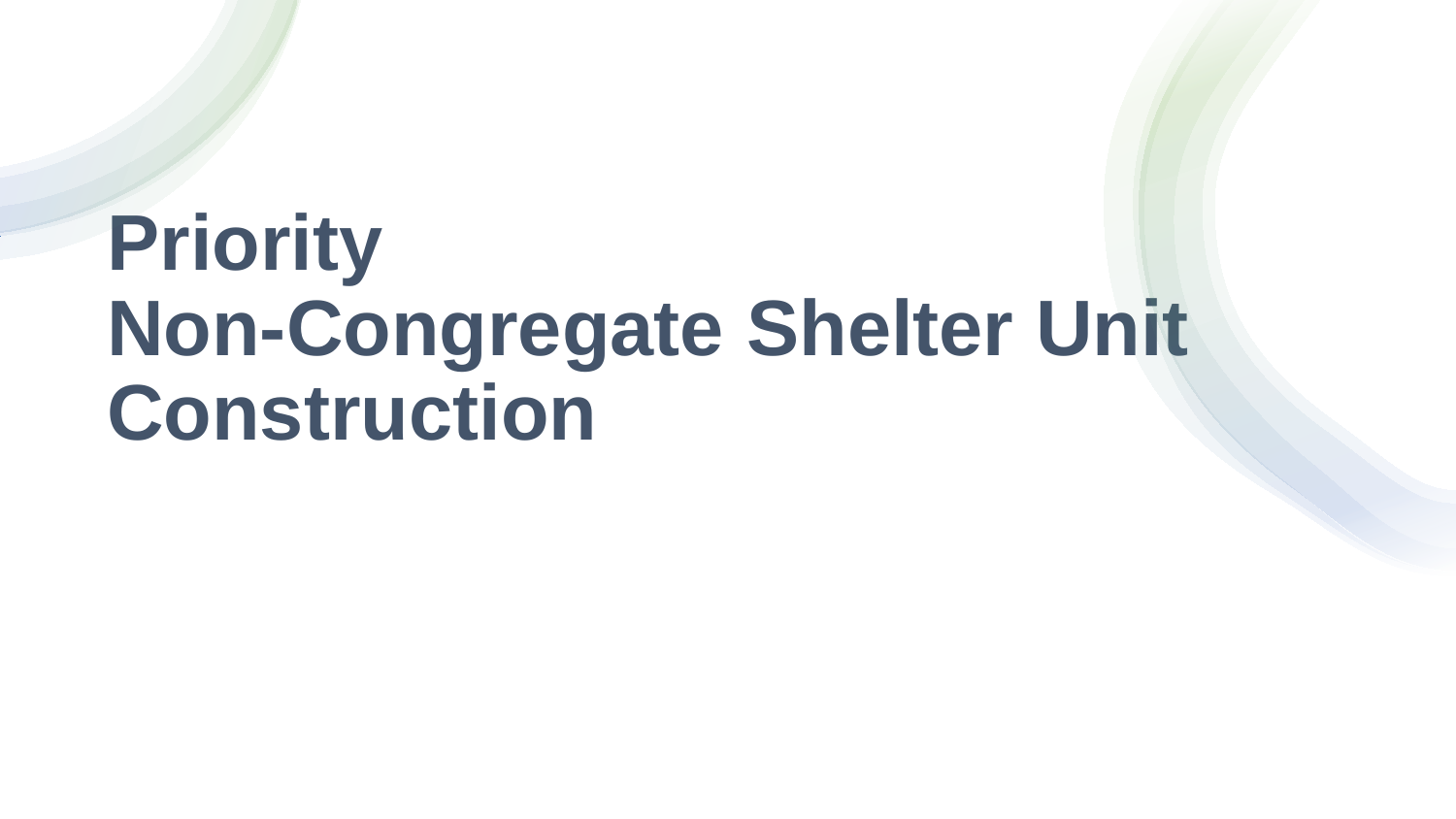**<sup>■</sup> When poll is active, respond at polley.com/cspoll2022 A. Text CSPOLL2022 to 22333** once to join

## **Priority for Non-Congregate Shelter (NCS) Unit Construction - - Select the priority associated with construction of NCS**

**High Priority** 

Low Priority

**No Priority** 

Start the presentation to see live content. For screen share software, share the entire screen. Get help at pollev.com/app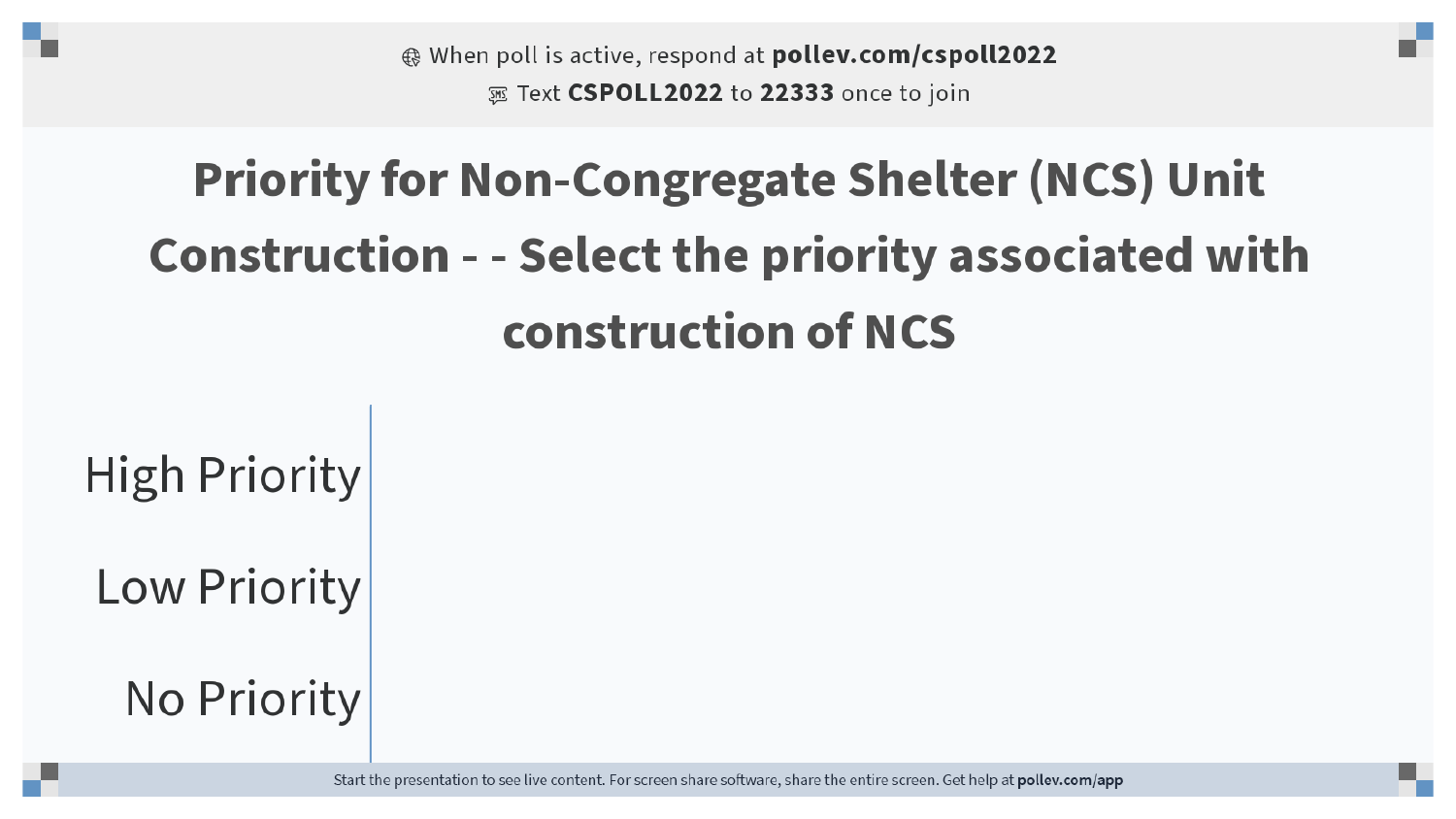## **Thank You!**

## **… for your participation this evening.**